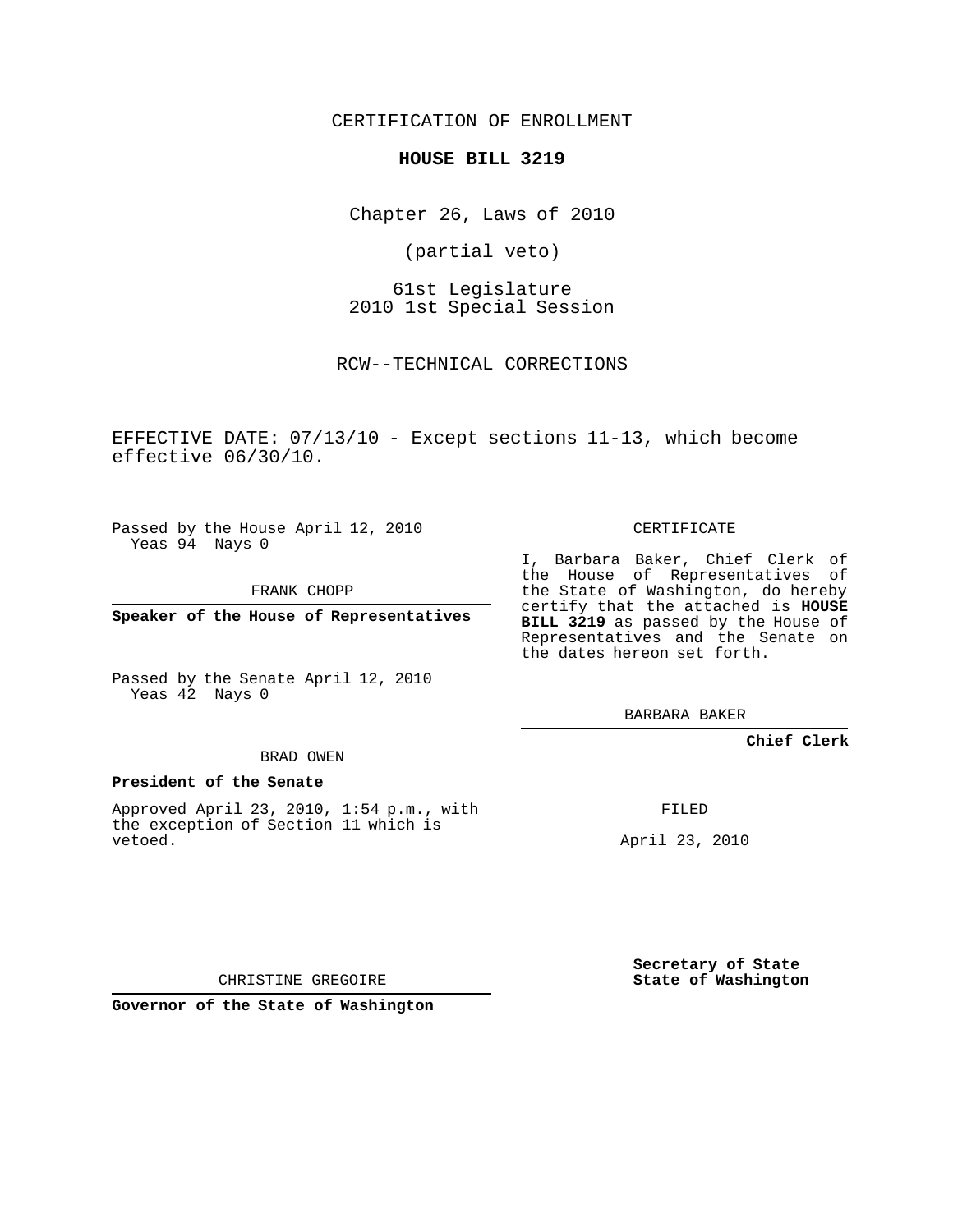## **HOUSE BILL 3219** \_\_\_\_\_\_\_\_\_\_\_\_\_\_\_\_\_\_\_\_\_\_\_\_\_\_\_\_\_\_\_\_\_\_\_\_\_\_\_\_\_\_\_\_\_

\_\_\_\_\_\_\_\_\_\_\_\_\_\_\_\_\_\_\_\_\_\_\_\_\_\_\_\_\_\_\_\_\_\_\_\_\_\_\_\_\_\_\_\_\_

Passed Legislature - 2010 1st Special Session

**State of Washington 61st Legislature 2010 1st Special Session**

**By** Representatives Goodman, Rodne, Pedersen, Hudgins, Chase, and Upthegrove

 AN ACT Relating to technical corrections to the Revised Code of Washington; amending RCW 6.17.160, 6.27.140, 24.55.075, 36.16.050, 36.70A.070, 41.45.150, 67.28.180, and 82.45.180; amending 2010 c 204 s 1105 (uncodified); amending 2010 1st sp.s. c 7 s 132 (uncodified); amending 2010 1st sp.s. c 7 s 150 (uncodified); reenacting RCW 28B.67.030; repealing 2010 1st sp.s. c 7 s 151 (uncodified); providing an effective date; and declaring an emergency.

BE IT ENACTED BY THE LEGISLATURE OF THE STATE OF WASHINGTON:

 **Sec. 1.** RCW 6.17.160 and 2007 c 37 s 1 are each amended to read as follows:

 The sheriff to whom the writ is directed and delivered shall execute the same without delay as follows:

 (1) Real property, including a vendee's interests under a real estate contract, shall be levied on by recording a copy of the writ, together with a description of the property attached, with the recording officer of the county in which the real estate is situated.

 (2) Personal property, capable of manual delivery, shall be levied on by taking into custody. If the property or any part of it may be concealed in a building or enclosure, the sheriff may publicly demand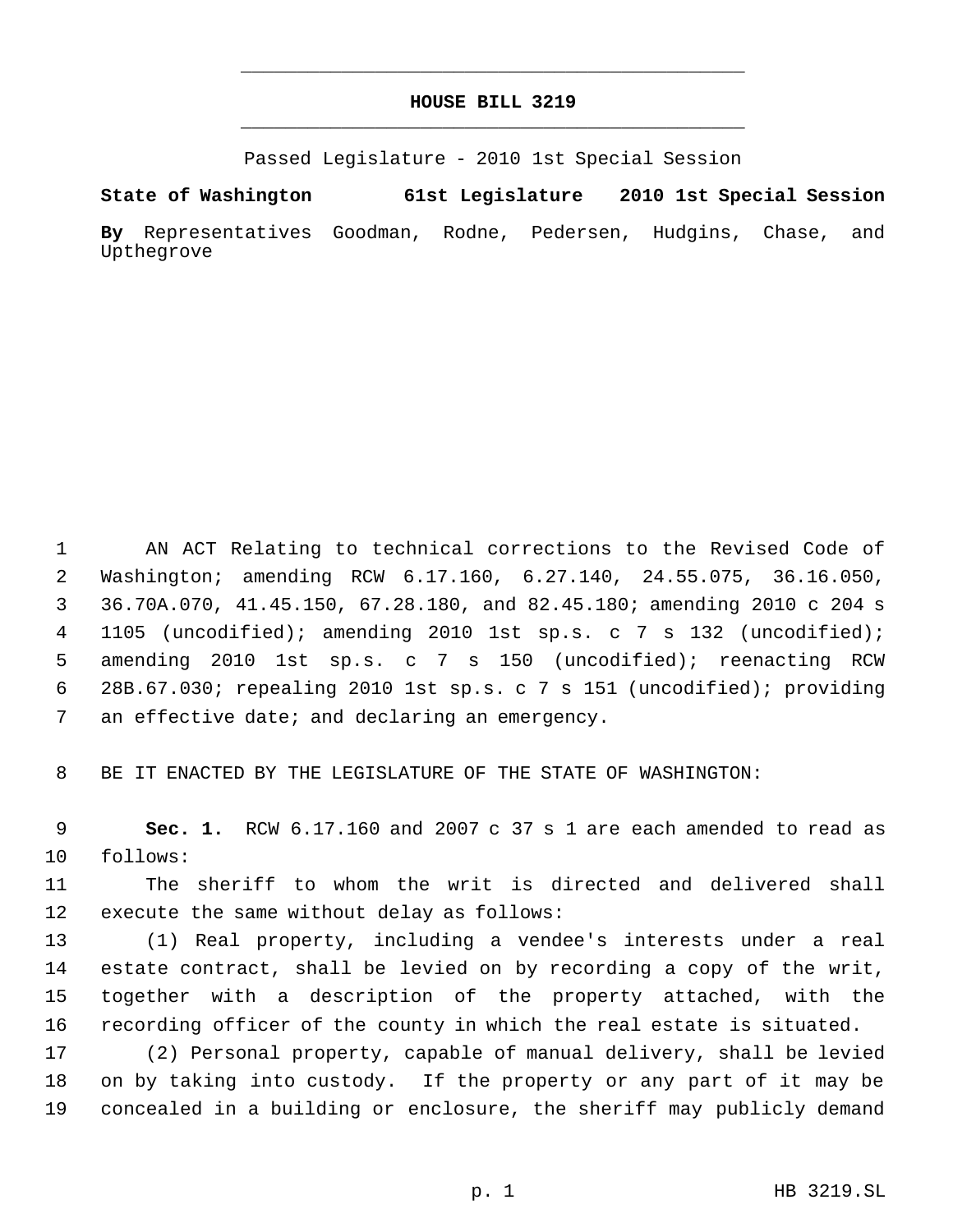delivery of the property. If the property is not delivered and if the order of execution so directs, the sheriff may cause the building or enclosure to be broken open and take possession of the property.

 (3) Shares of stock and other investment securities shall be levied 5 on in accordance with the requirements of RCW ((62A.8-317)) 62A.8-112.

 (4) A fund in court shall be levied on by leaving a copy of the writ with the clerk of the court with notice in writing specifying the fund.

 (5) A franchise granted by a public or quasi-public corporation shall be levied on by (a) serving a copy of the writ on, or mailing it to, the judgment debtor as required by RCW 6.17.130 and (b) filing a copy of the writ in the office of the auditor of the county in which the franchise was granted together with a notice in writing that the franchise has been levied on to be sold, specifying the time and place of sale, the name of the owner, the amount of the judgment for which the franchise is to be sold, and the name of the judgment creditor.

 (6) A vendor's interest under a real estate contract shall be levied on by (a) recording a copy of the writ, with descriptions of the contract and of the real property covered by the contract, with the recording officer of the county in which the real estate is located and (b) serving a copy of the writ, with a copy of the descriptions, on, or mailing the same to, the judgment debtor and the vendee under the contract in the manner as described in RCW 6.17.130.

 (7) Other intangible personal property may be levied on by serving a copy of the writ on, or mailing it to, the judgment debtor in the manner as required by RCW 6.17.130, together with a description of the property. If the property is a claim on which suit has been commenced, a copy of the writ and of the description shall also be filed with the clerk of the court in which the suit is pending.

 **Sec. 2.** RCW 6.27.140 and 2009 c 521 s 15 are each amended to read as follows:

 (1) The notice required by RCW 6.27.130(1) to be mailed to or served on an individual judgment debtor shall be in the following form, printed or typed in type no smaller than elite type:

- NOTICE OF GARNISHMENT 36 AND OF YOUR RIGHTS
- A Writ of Garnishment issued in a Washington court has been or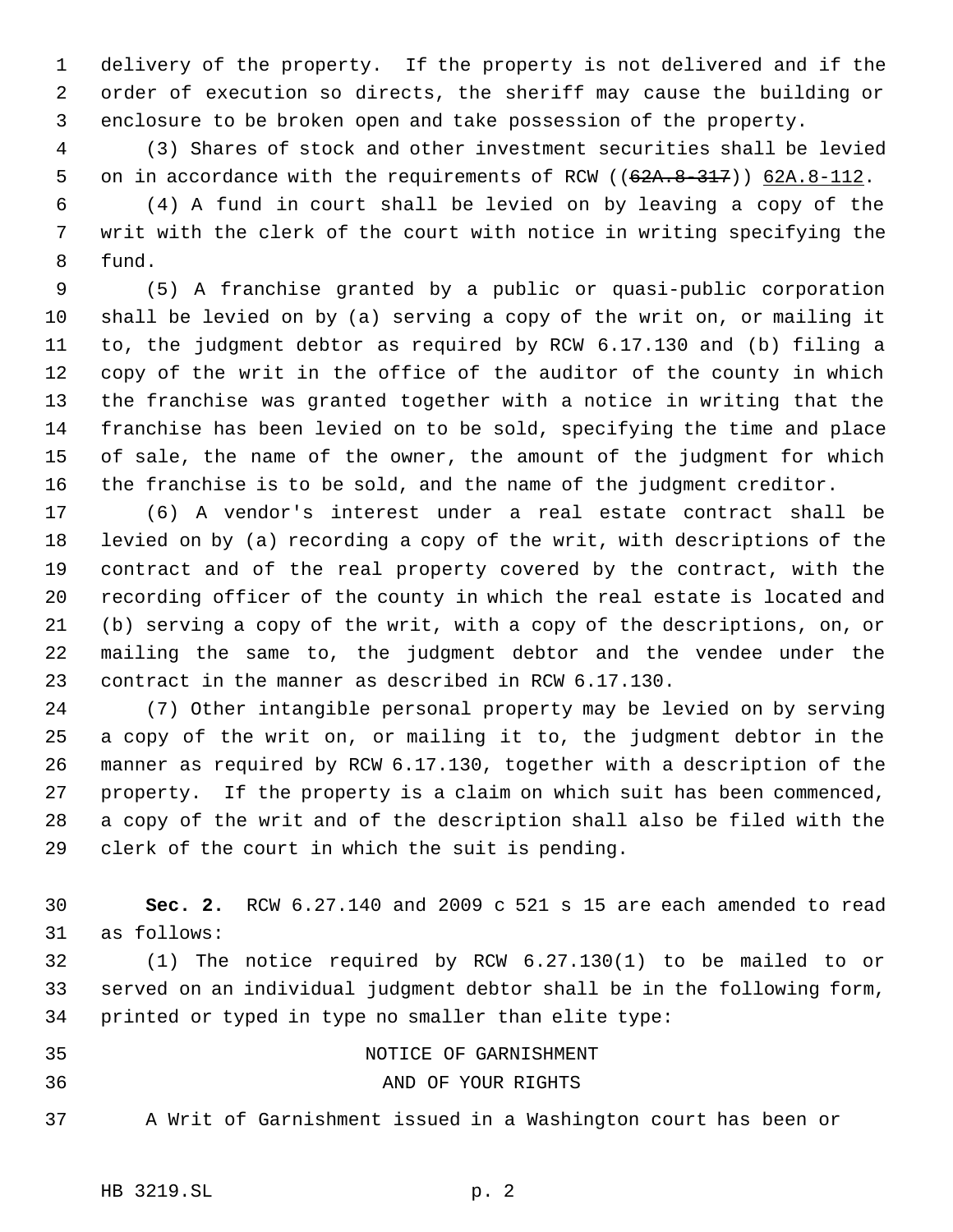will be served on the garnishee named in the attached copy of the writ. After receipt of the writ, the garnishee is required to withhold payment of any money that was due to you and to withhold any other property of yours that the garnishee held or controlled. This notice of your rights is required by law.

YOU HAVE THE FOLLOWING EXEMPTION RIGHTS:

 WAGES. If the garnishee is your employer who owes wages or other personal earnings to you, your employer is required to pay amounts to you that are exempt under state and federal laws, as explained in the writ of garnishment. You should receive a copy of your employer's answer, which will show how the exempt amount was calculated. If the garnishment is for child support, the exempt amount paid to you will be forty percent of wages due you, but if you are supporting a spouse, state registered domestic partner, or dependent child, you are entitled to claim an additional ten percent as exempt.

 BANK ACCOUNTS. If the garnishee is a bank or other institution with which you have an account in which you have deposited benefits such as Temporary Assistance for Needy Families, Supplemental Security Income (SSI), Social Security, veterans' benefits, unemployment compensation, or a United States pension, you may claim the account as fully exempt if you have deposited only such benefit funds in the account. It may be partially exempt even though you have deposited money from other sources in the same account. An exemption is also available under RCW 26.16.200, providing that funds in a community bank account that can be identified as the earnings of a stepparent are exempt from a garnishment on the child support obligation of the parent.

 OTHER EXEMPTIONS. If the garnishee holds other property of yours, some or all of it may be exempt under RCW 6.15.010, a 32 Washington statute that exempts ((up to five hundred dollars 33 of)) certain property of your choice (including ((up to one 34 hundred dollars in)) specified cash or money in a bank account) and certain other property such as household furnishings, tools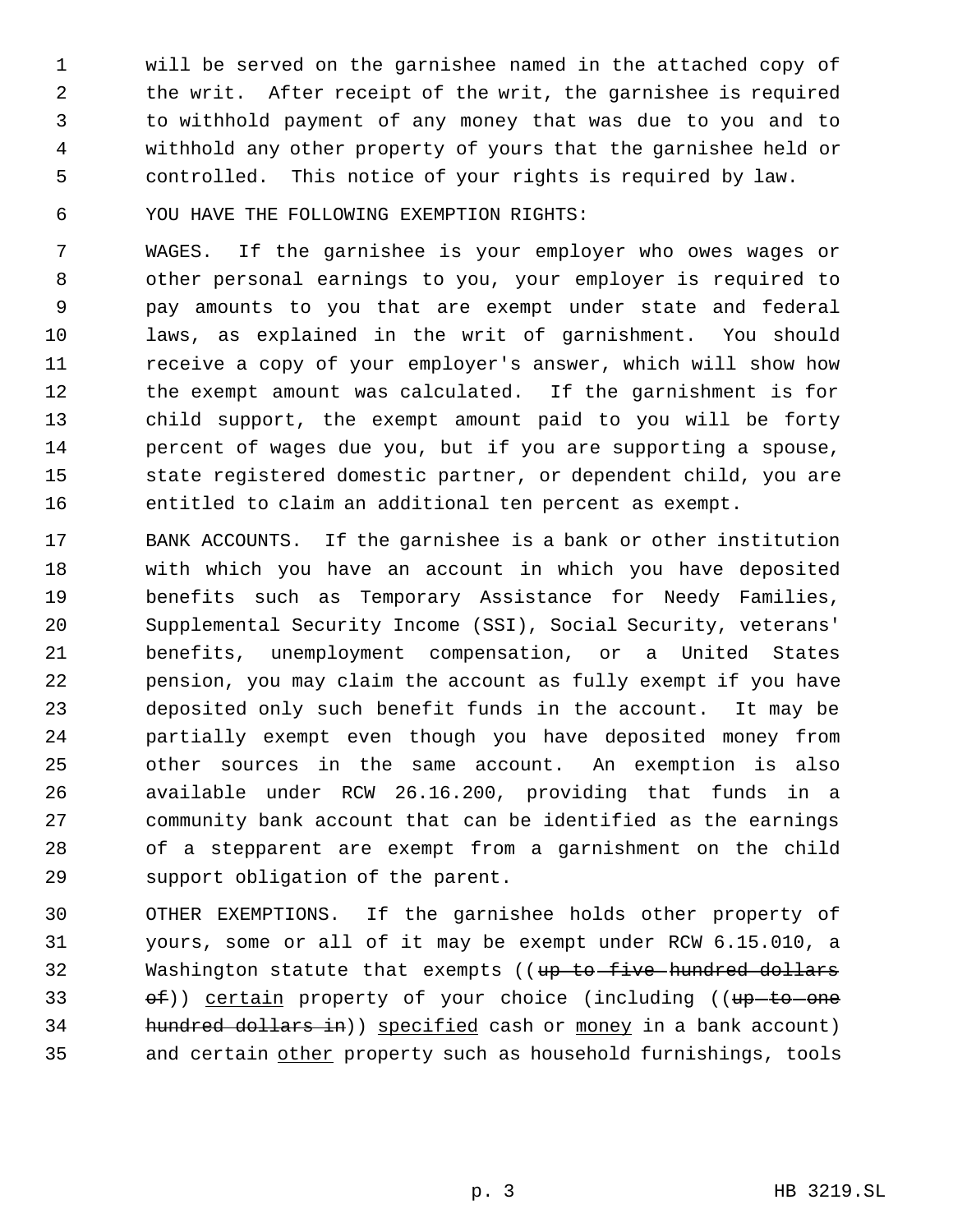of trade, and a motor vehicle (all limited by differing dollar values).

 HOW TO CLAIM EXEMPTIONS. Fill out the enclosed claim form and mail or deliver it as described in instructions on the claim form. If the plaintiff does not object to your claim, the funds or other property that you have claimed as exempt must be released not later than 10 days after the plaintiff receives your claim form. If the plaintiff objects, the law requires a hearing not later than 14 days after the plaintiff receives your claim form, and notice of the objection and hearing date will be mailed to you at the address that you put on the claim form.

 THE LAW ALSO PROVIDES OTHER EXEMPTION RIGHTS. IF NECESSARY, AN ATTORNEY CAN ASSIST YOU TO ASSERT THESE AND OTHER RIGHTS, BUT YOU MUST ACT IMMEDIATELY TO AVOID LOSS OF RIGHTS BY DELAY.

 (2) The claim form required by RCW 6.27.130(1) to be mailed to or served on an individual judgment debtor shall be in the following form, printed or typed in type no smaller than elite type:

| 19 | [Caption to be filled in by judgment creditor] |
|----|------------------------------------------------|
| 20 | or plaintiff before mailing.]                  |
| 21 | .                                              |
| 22 | Name of Court                                  |
| 23 | $No \ldots$<br>.                               |
| 24 | Plaintiff,                                     |
| 25 | VS.                                            |
| 26 | <b>EXEMPTION CLAIM</b><br>.                    |
| 27 | Defendant,                                     |
| 28 | .                                              |
| 29 | Garnishee Defendant                            |
| 30 | <b>INSTRUCTIONS:</b>                           |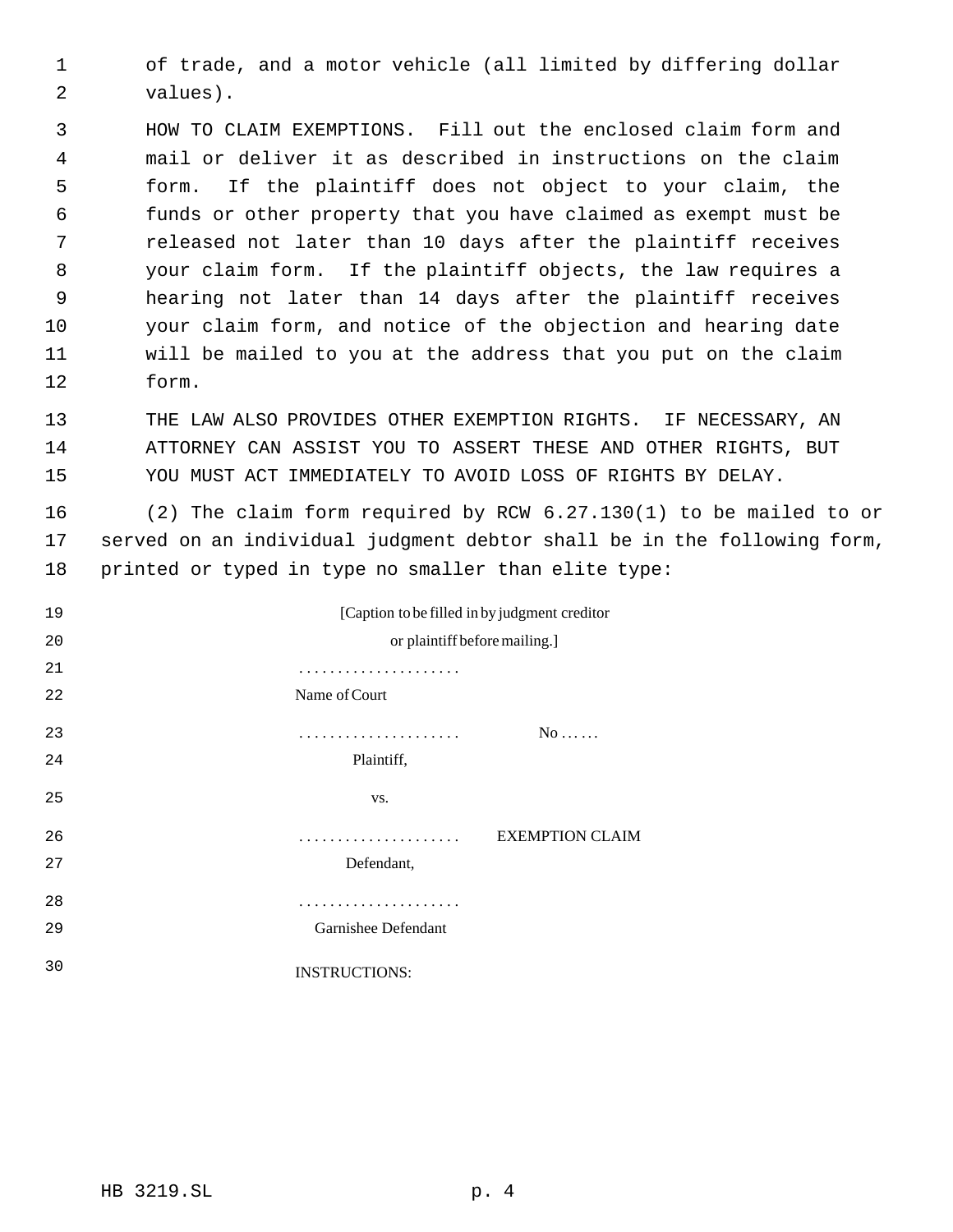| 1              | Read this whole form after reading the enclosed<br>1.                               |
|----------------|-------------------------------------------------------------------------------------|
| $\overline{2}$ | notice. Then put an $X$ in the box or boxes that                                    |
| 3              | describe your exemption claim or claims and write in                                |
| 4              | the necessary information on the blank lines. If                                    |
| 5              | additional space is needed, use the bottom of the last                              |
| 6              | page or attach another sheet.                                                       |
| 7              | Make two copies of the completed form. Deliver the<br>2.                            |
| 8              | original form by first-class mail or in person to the                               |
| 9              | clerk of the court, whose address is shown at the                                   |
| 10             | bottom of the writ of garnishment. Deliver one of                                   |
| 11             | the copies by first-class mail or in person to the                                  |
| 12             | plaintiff or plaintiff's attorney, whose name and                                   |
| 13             | address are shown at the bottom of the writ. Keep                                   |
| 14             | the other copy. YOU SHOULD DO THIS AS                                               |
| 15             | QUICKLY AS POSSIBLE, BUT NO LATER                                                   |
| 16             | THAN 28 DAYS (4 WEEKS) AFTER THE DATE                                               |
| 17             | ON THE WRIT.                                                                        |
| 18             | I/We claim the following money or property as exempt:                               |
|                |                                                                                     |
| 19             | IF BANK ACCOUNT IS GARNISHED:                                                       |
| 20             | [ ] The account contains payments from:                                             |
| 21             | Temporary assistance for needy families, SSI, or<br>$\lceil$ $\rceil$               |
| 22             | other public assistance. I receive \$ monthly.                                      |
| 23             | Social Security. I receive \$  monthly.<br>$\begin{bmatrix} \end{bmatrix}$          |
| 24             | Veterans' Benefits. I receive \$  monthly.<br>$\lceil$ $\rceil$                     |
| 25             | U.S. Government Pension. I receive \$<br>$\lceil$ $\rceil$                          |
| 26             | monthly.                                                                            |
| 27             | Unemployment Compensation. I receive \$<br>$\lceil \rceil$                          |
| 28             | monthly.                                                                            |
| 29             | Child support. I receive \$  monthly.<br>$\lceil$ $\rceil$                          |
| 30             | $\begin{bmatrix} \end{bmatrix}$                                                     |
| 31             |                                                                                     |
| 32             | IF EXEMPTION IN BANK ACCOUNT IS CLAIMED,                                            |
| 33             | ANSWER ONE OR BOTH OF THE FOLLOWING:                                                |
| 34             | $\begin{bmatrix} 1 \end{bmatrix}$<br>No money other than from above payments are in |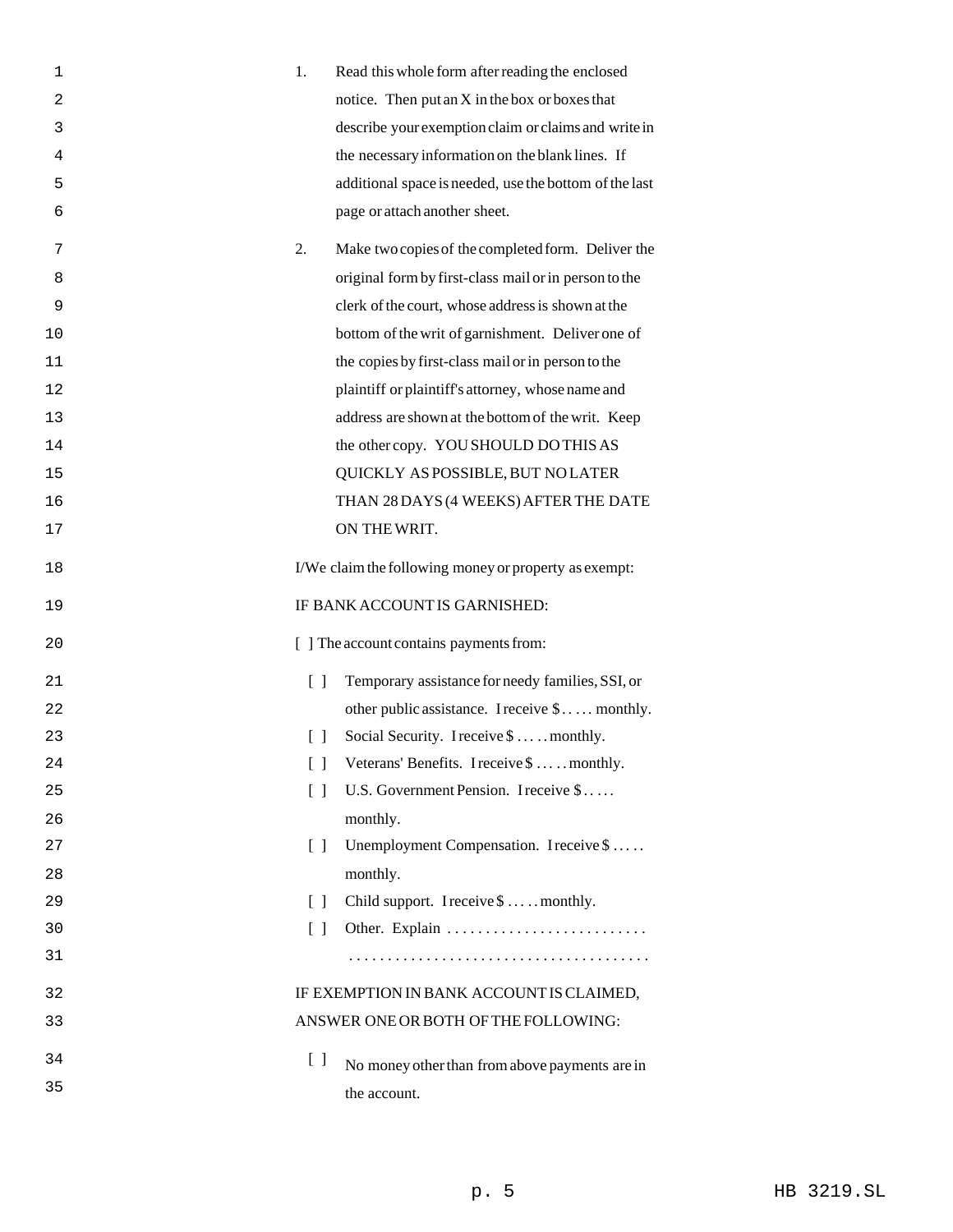| 1              | $\lceil$ $\rceil$                     | Moneys in addition to the above payments have                            |
|----------------|---------------------------------------|--------------------------------------------------------------------------|
| $\overline{2}$ |                                       | been deposited in the account. Explain                                   |
| 3              |                                       |                                                                          |
| 4              |                                       |                                                                          |
| 5              | IF EARNINGS ARE GARNISHED FOR CHILD   |                                                                          |
| 6              | <b>SUPPORT:</b>                       |                                                                          |
| 7              | I claim maximum exemption.<br>$\Box$  |                                                                          |
| 8              | $\Box$                                | I am supporting another child or other children.                         |
| 9              | $\Box$                                | I am supporting a husband, wife, or state registered                     |
| 10             | domestic partner.                     |                                                                          |
| 11             | IF PENSION OR RETIREMENT BENEFITS ARE |                                                                          |
| 12             | <b>GARNISHED:</b>                     |                                                                          |
| 13             | $\lceil$ $\rceil$                     | Name and address of employer who is paying the                           |
| 14             |                                       | benefits: $\dots\dots\dots\dots\dots\dots\dots\dots\dots\dots\dots\dots$ |
| 15             |                                       |                                                                          |
| 16             | <b>OTHER PROPERTY:</b>                |                                                                          |
| 17             | $\lceil$ $\rceil$                     | Describe property                                                        |
| 18             |                                       |                                                                          |
| 19             |                                       | (If you claim other personal property as exempt, you                     |
| 20             |                                       | must attach a list of all other personal property that                   |
| 21             | you own.)                             |                                                                          |
| 22             |                                       |                                                                          |
| 23             |                                       | Print: Your name If married or in a state                                |
| 24             |                                       | registered domestic                                                      |
| 25             |                                       | partnership,                                                             |
| 26             |                                       | name of husband/wife/state                                               |
| 27             |                                       | registered domestic partner                                              |
| 28             | .                                     |                                                                          |
| 29             | Your signature                        | Signature of husband,                                                    |
| 30             |                                       | wife, or state registered                                                |
| 31             |                                       | domestic partner                                                         |
| 32             |                                       |                                                                          |
| 33             | .                                     |                                                                          |
| 34             | Address                               | Address                                                                  |
| 35             |                                       | (if different from yours)                                                |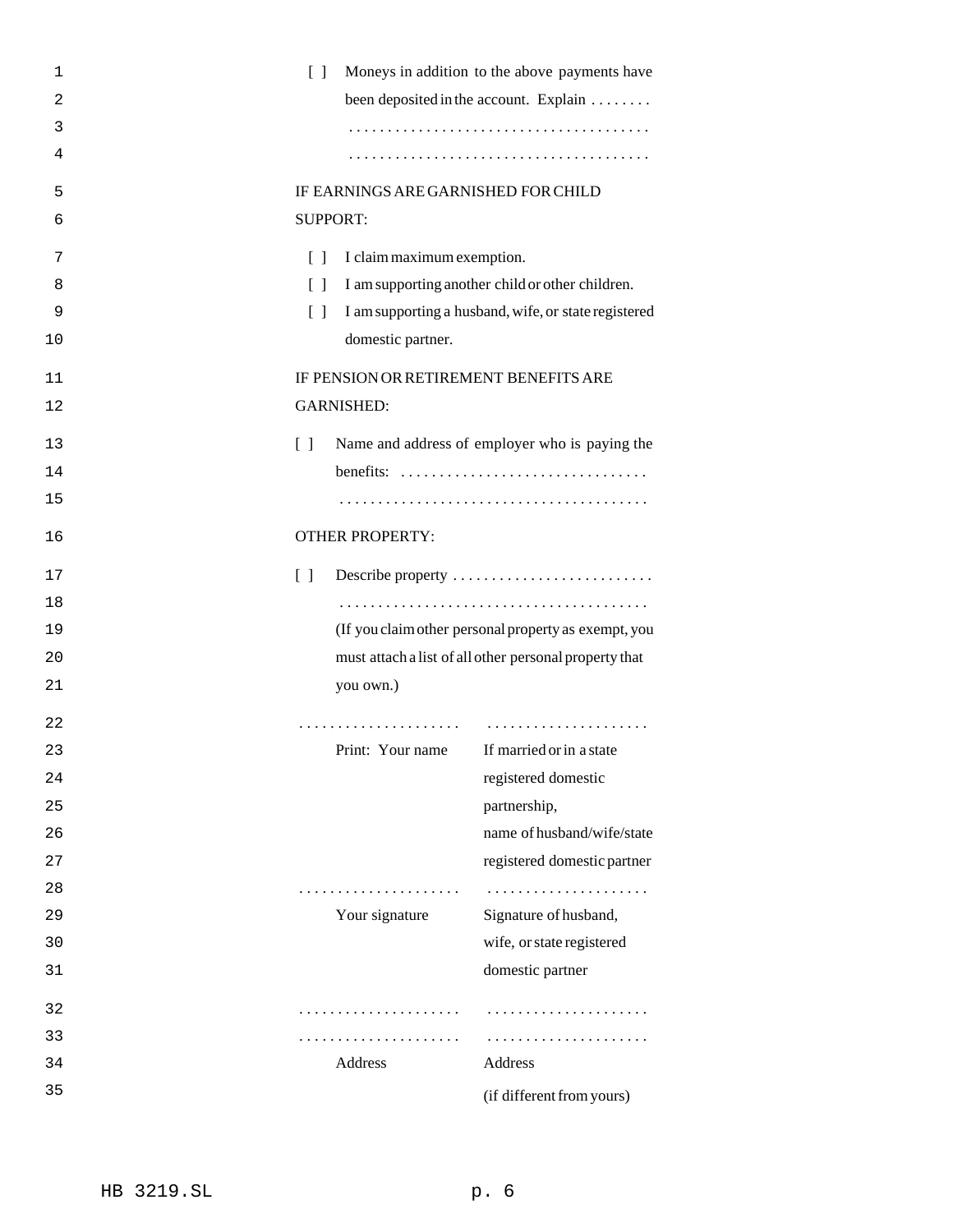. . . . . . . . . . . . . . . . . . . . . . . . . . . . . . . . . . . . . . . . . .

 Telephone number Telephone number (if different from yours)

 CAUTION: If the plaintiff objects to your claim, you will have to go to court and give proof of your claim. For example, if you claim that a bank account is exempt, you may have to show the judge your bank statements and papers that show the source of the money you deposited in the bank. Your claim may be granted more quickly if you attach copies of such proof to your claim.

 IF THE JUDGE DENIES YOUR EXEMPTION CLAIM, YOU WILL HAVE TO PAY THE PLAINTIFF'S COSTS. IF THE JUDGE DECIDES THAT YOU DID NOT MAKE THE CLAIM IN GOOD FAITH, HE OR SHE MAY DECIDE THAT YOU MUST PAY THE PLAINTIFF'S ATTORNEY FEES.

 **Sec. 3.** RCW 24.55.075 and 2009 c 436 s 9 are each amended to read as follows:

 This chapter modifies, limits, and supersedes the electronic signatures in global and national commerce act (15 U.S.C. Sec. 7001 et seq.), but does not modify, limit, or supersede 15 U.S.C. Sec. 19 7001( $(\overline{\{a\}})$ ) (c), or authorize electronic delivery of any of the notices described in 15 U.S.C. Sec. 7003(b).

 **Sec. 4.** RCW 28B.67.030 and 2009 c 296 s 2 and 2009 c 564 s 1804 are each reenacted to read as follows:

 (1) All payments received from a participant in the Washington customized employment training program created in RCW 28B.67.020 shall be deposited into the employment training finance account, which is hereby created in the custody of the state treasurer. Only the state board for community and technical colleges may authorize expenditures from the account and no appropriation is required for expenditures. The money in the account must be used solely for training allowances under the Washington customized employment training program created in RCW 28B.67.020 and for providing up to seventy-five thousand dollars per year for training, marketing, and facilitation services to increase the use of the program. The deposit of payments under this section from a participant shall cease when the board specifies that the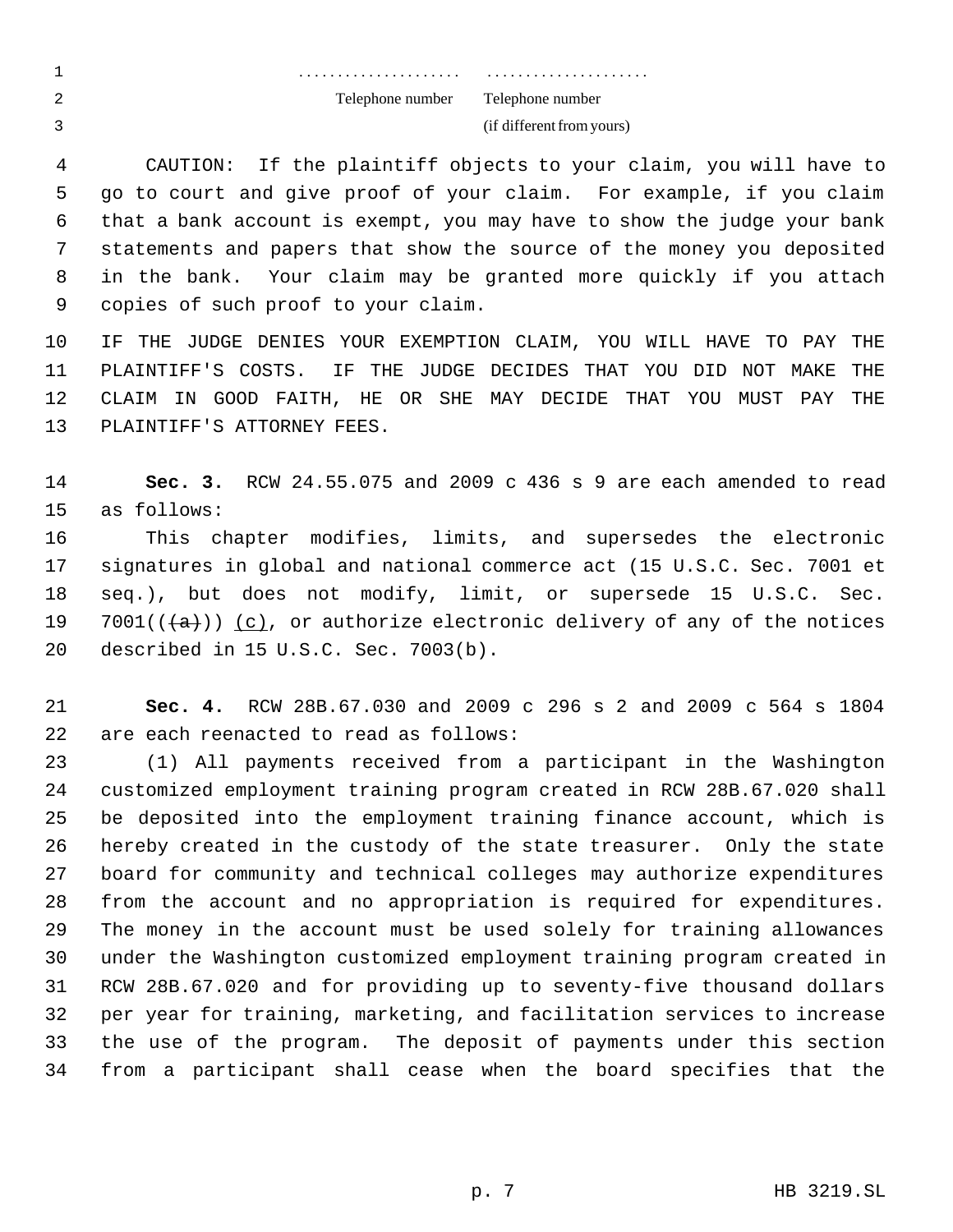participant has met the monetary obligations of the program. During the 2007-2009 fiscal biennium, the legislature may transfer from the employment training finance account to the state general fund such amounts as reflect the excess fund balance in the account.

 (2) All revenue solicited and received under the provisions of RCW 28B.67.020(4) shall be deposited into the employment training finance account to provide training allowances.

(3) The definitions in RCW 28B.67.010 apply to this section.

(4) This section expires July 1, 2012.

 **Sec. 5.** RCW 36.16.050 and 1991 c 363 s 49 are each amended to read as follows:

 Every county official before he or she enters upon the duties of his or her office shall furnish a bond conditioned that he or she will faithfully perform the duties of his or her office and account for and pay over all money which may come into his or her hands by virtue of his or her office, and that he or she, or his or her executors or administrators, will deliver to his or her successor safe and undefaced all books, records, papers, seals, equipment, and furniture belonging to his or her office. Bonds of elective county officers shall be as follows:

 (1) Assessor: Amount to be fixed and sureties to be approved by proper county legislative authority;

 (2) Auditor: Amount to be fixed at not less than ten thousand dollars and sureties to be approved by the proper county legislative authority;

 (3) Clerk: Amount to be fixed in a penal sum not less than double the amount of money liable to come into his or her hands and sureties to be approved by the judge or a majority of the judges presiding over the court of which he or she is clerk: PROVIDED, That the maximum bond fixed for the clerk shall not exceed in amount that required for the 31 treasurer in  $((a))$  the same county  $((of *that class*)):$ 

 (4) Coroner: Amount to be fixed at not less than five thousand dollars with sureties to be approved by the proper county legislative authority;

 (5) Members of the proper county legislative authority: Sureties to be approved by the county clerk and the amounts to be: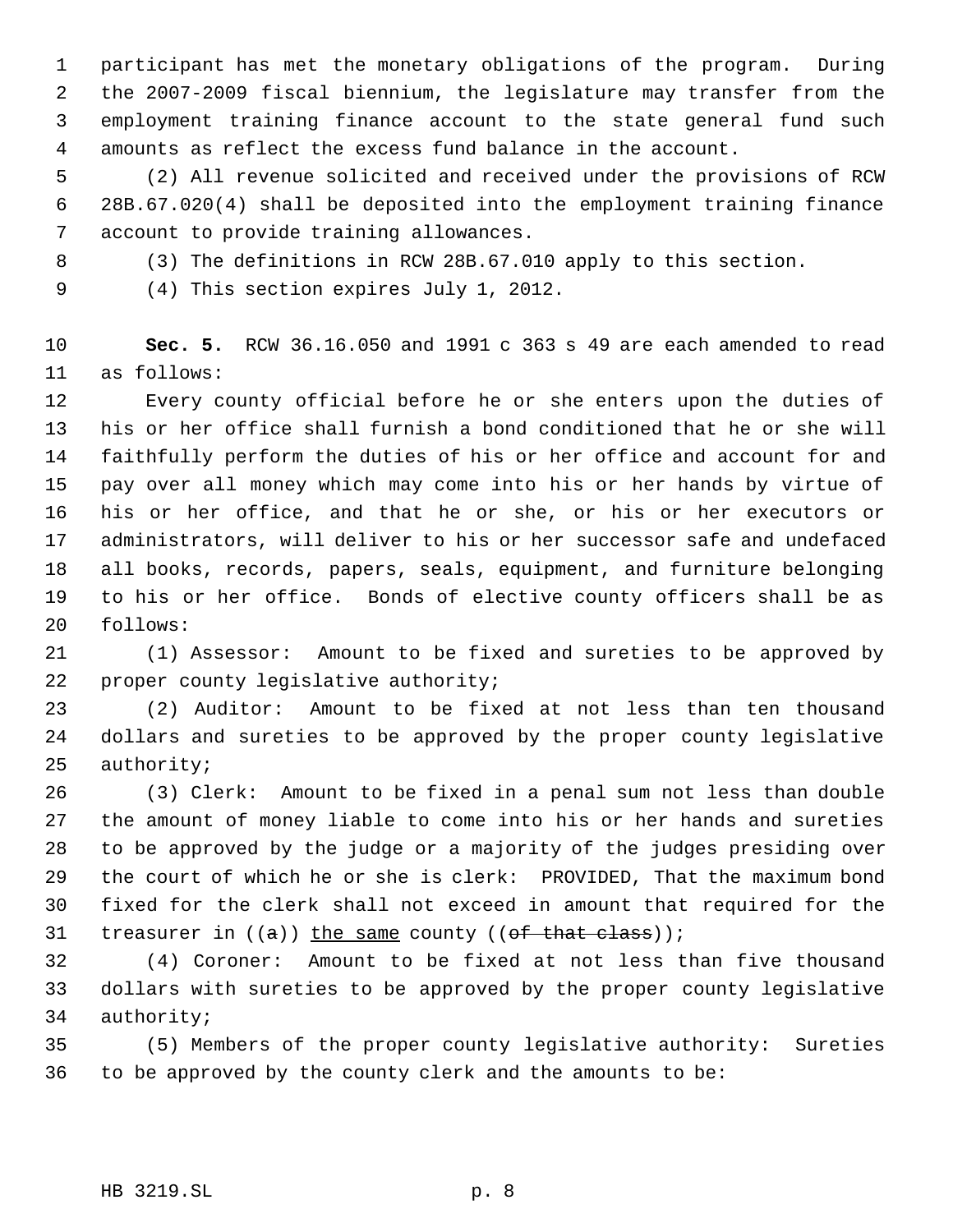(a) In each county with a population of one hundred twenty-five 2 thousand or more, twenty-five thousand dollars;

 (b) In each county with a population of from seventy thousand to less than one hundred twenty-five thousand, twenty-two thousand five hundred dollars;

6 (c) In each county with a population of from forty  $((\text{theousand}))$ thousand to less than seventy thousand, twenty thousand dollars;

 (d) In each county with a population of from eighteen thousand to 9 less than forty thousand, fifteen thousand dollars;

 (e) In each county with a population of from twelve thousand to less than eighteen thousand, ten thousand dollars;

 (f) In each county with a population of from eight thousand to less 13 than twelve thousand, seven thousand five hundred dollars;

(g) In all other counties, five thousand dollars;

 (6) Prosecuting attorney: In the amount of five thousand dollars with sureties to be approved by the proper county legislative authority;

 (7) Sheriff: Amount to be fixed and bond approved by the proper county legislative authority at not less than five thousand nor more than fifty thousand dollars; surety to be a surety company authorized to do business in this state;

 (8) Treasurer: Sureties to be approved by the proper county legislative authority and the amounts to be fixed by the proper county legislative authority at double the amount liable to come into the treasurer's hands during his or her term, the maximum amount of the bond, however, not to exceed:

 (a) In each county with a population of two hundred ten thousand or more, two hundred fifty thousand dollars;

 (b) In each county with a population of from one hundred twenty- five thousand to less than two hundred ten thousand, two hundred thousand dollars;

 (c) In each county with a population of from eighteen thousand to less than one hundred twenty-five thousand, one hundred fifty thousand dollars;

(d) In all other counties, one hundred thousand dollars.

 The treasurer's bond shall be conditioned that all moneys received by him or her for the use of the county shall be paid as the proper county legislative authority shall from time to time direct, except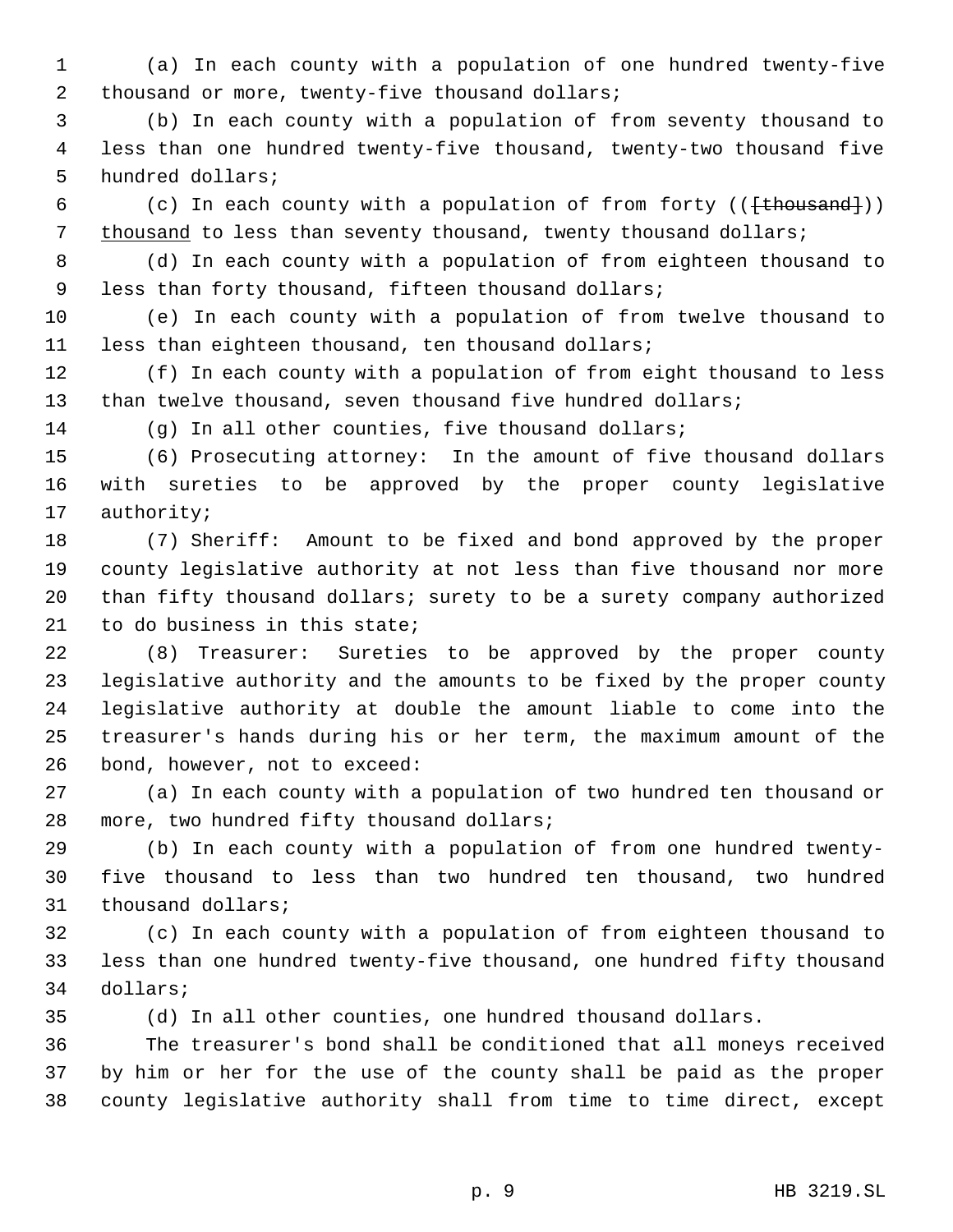where special provision is made by law for the payment of such moneys, by order of any court, or otherwise, and for the faithful discharge of his or her duties.

 Bonds for other than elective officials, if deemed necessary by the proper county legislative authority, shall be in such amount and form as such legislative authority shall determine.

 In the approval of official bonds, the chair may act for the county legislative authority if it is not in session.

 **Sec. 6.** RCW 36.70A.070 and 2005 c 360 s 2 are each amended to read as follows:

 The comprehensive plan of a county or city that is required or chooses to plan under RCW 36.70A.040 shall consist of a map or maps, and descriptive text covering objectives, principles, and standards used to develop the comprehensive plan. The plan shall be an internally consistent document and all elements shall be consistent with the future land use map. A comprehensive plan shall be adopted and amended with public participation as provided in RCW 36.70A.140.

 Each comprehensive plan shall include a plan, scheme, or design for each of the following:

 (1) A land use element designating the proposed general distribution and general location and extent of the uses of land, where appropriate, for agriculture, timber production, housing, commerce, industry, recreation, open spaces, general aviation airports, public utilities, public facilities, and other land uses. The land use element shall include population densities, building intensities, and estimates of future population growth. The land use element shall provide for protection of the quality and quantity of groundwater used for public water supplies. Wherever possible, the land use element should consider utilizing urban planning approaches that promote physical activity. Where applicable, the land use element shall review drainage, flooding, and storm water run-off in the area and nearby jurisdictions and provide guidance for corrective actions to mitigate or cleanse those discharges that pollute waters of the state, including Puget Sound or waters entering Puget Sound.

 (2) A housing element ensuring the vitality and character of established residential neighborhoods that: (a) Includes an inventory and analysis of existing and projected housing needs that identifies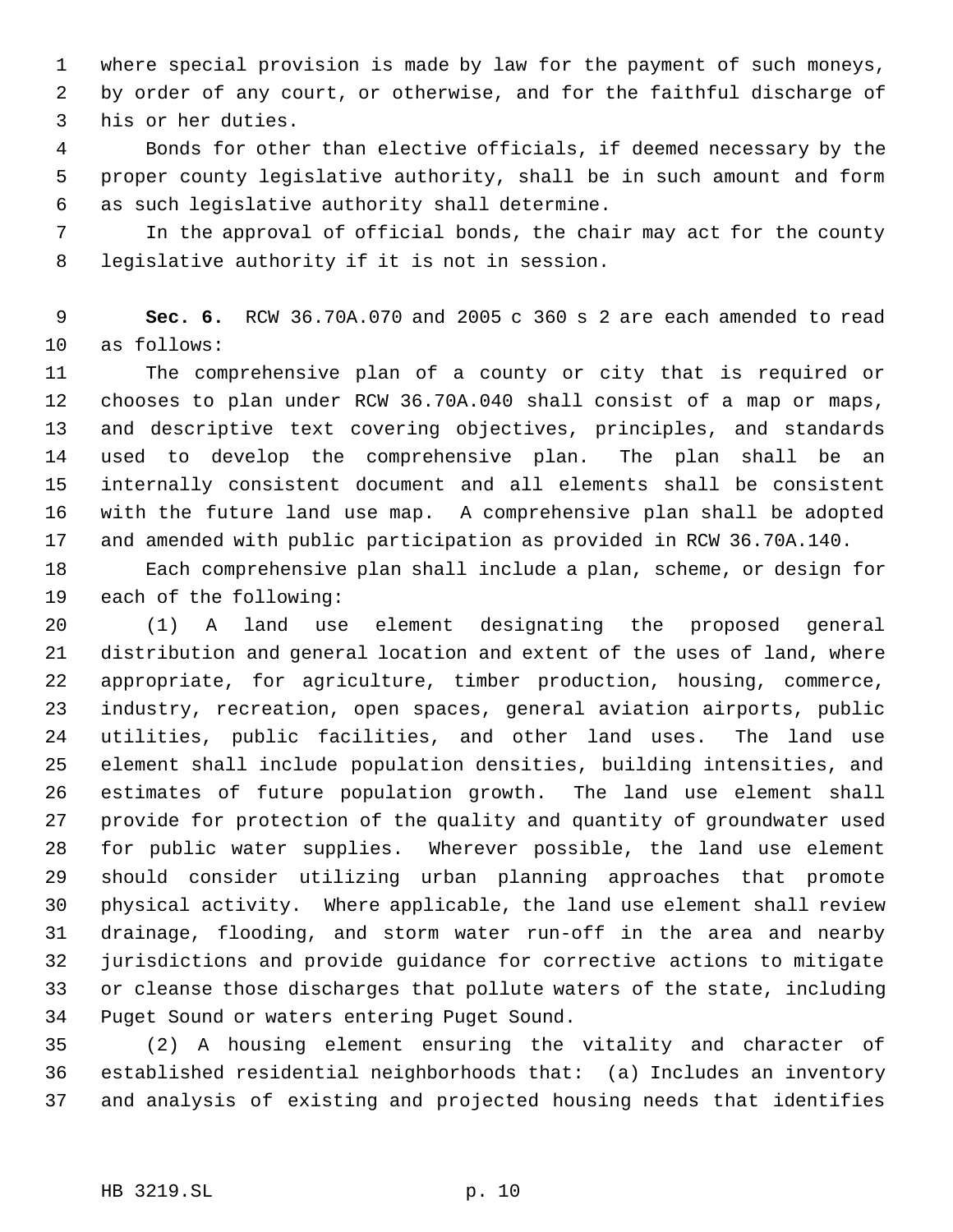the number of housing units necessary to manage projected growth; (b) includes a statement of goals, policies, objectives, and mandatory provisions for the preservation, improvement, and development of housing, including single-family residences; (c) identifies sufficient land for housing, including, but not limited to, government-assisted housing, housing for low-income families, manufactured housing, multifamily housing, and group homes and foster care facilities; and (d) makes adequate provisions for existing and projected needs of all economic segments of the community.

 (3) A capital facilities plan element consisting of: (a) An inventory of existing capital facilities owned by public entities, showing the locations and capacities of the capital facilities; (b) a forecast of the future needs for such capital facilities; (c) the proposed locations and capacities of expanded or new capital facilities; (d) at least a six-year plan that will finance such capital facilities within projected funding capacities and clearly identifies sources of public money for such purposes; and (e) a requirement to reassess the land use element if probable funding falls short of meeting existing needs and to ensure that the land use element, capital facilities plan element, and financing plan within the capital facilities plan element are coordinated and consistent. Park and recreation facilities shall be included in the capital facilities plan element.

 (4) A utilities element consisting of the general location, proposed location, and capacity of all existing and proposed utilities, including, but not limited to, electrical lines, telecommunication lines, and natural gas lines.

 (5) Rural element. Counties shall include a rural element including lands that are not designated for urban growth, agriculture, forest, or mineral resources. The following provisions shall apply to the rural element:

 (a) Growth management act goals and local circumstances. Because circumstances vary from county to county, in establishing patterns of rural densities and uses, a county may consider local circumstances, but shall develop a written record explaining how the rural element harmonizes the planning goals in RCW 36.70A.020 and meets the requirements of this chapter.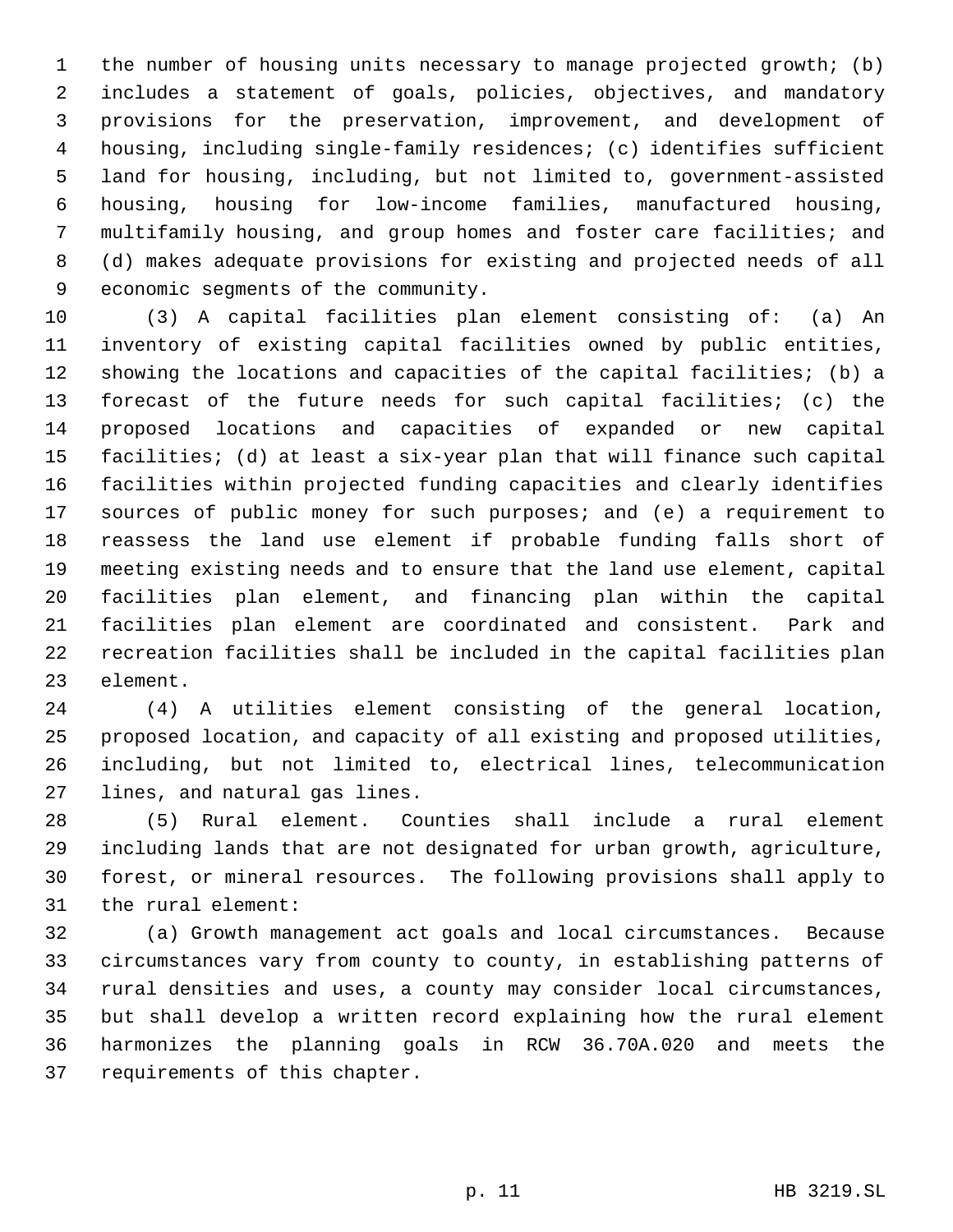(b) Rural development. The rural element shall permit rural development, forestry, and agriculture in rural areas. The rural element shall provide for a variety of rural densities, uses, essential public facilities, and rural governmental services needed to serve the permitted densities and uses. To achieve a variety of rural densities and uses, counties may provide for clustering, density transfer, design guidelines, conservation easements, and other innovative techniques that will accommodate appropriate rural densities and uses that are not characterized by urban growth and that are consistent with rural character.

 (c) Measures governing rural development. The rural element shall include measures that apply to rural development and protect the rural character of the area, as established by the county, by:

(i) Containing or otherwise controlling rural development;

 (ii) Assuring visual compatibility of rural development with the 16 surrounding rural area;

 (iii) Reducing the inappropriate conversion of undeveloped land into sprawling, low-density development in the rural area;

 (iv) Protecting critical areas, as provided in RCW 36.70A.060, and 20 surface water and groundwater resources; and

 (v) Protecting against conflicts with the use of agricultural, forest, and mineral resource lands designated under RCW 36.70A.170.

 (d) Limited areas of more intensive rural development. Subject to the requirements of this subsection and except as otherwise specifically provided in this subsection (5)(d), the rural element may allow for limited areas of more intensive rural development, including necessary public facilities and public services to serve the limited area as follows:

 (i) Rural development consisting of the infill, development, or redevelopment of existing commercial, industrial, residential, or mixed-use areas, whether characterized as shoreline development, villages, hamlets, rural activity centers, or crossroads developments.

 (A) A commercial, industrial, residential, shoreline, or mixed-use area shall be subject to the requirements of (d)(iv) of this subsection, but shall not be subject to the requirements of (c)(ii) and (iii) of this subsection.

(B) Any development or redevelopment other than an industrial area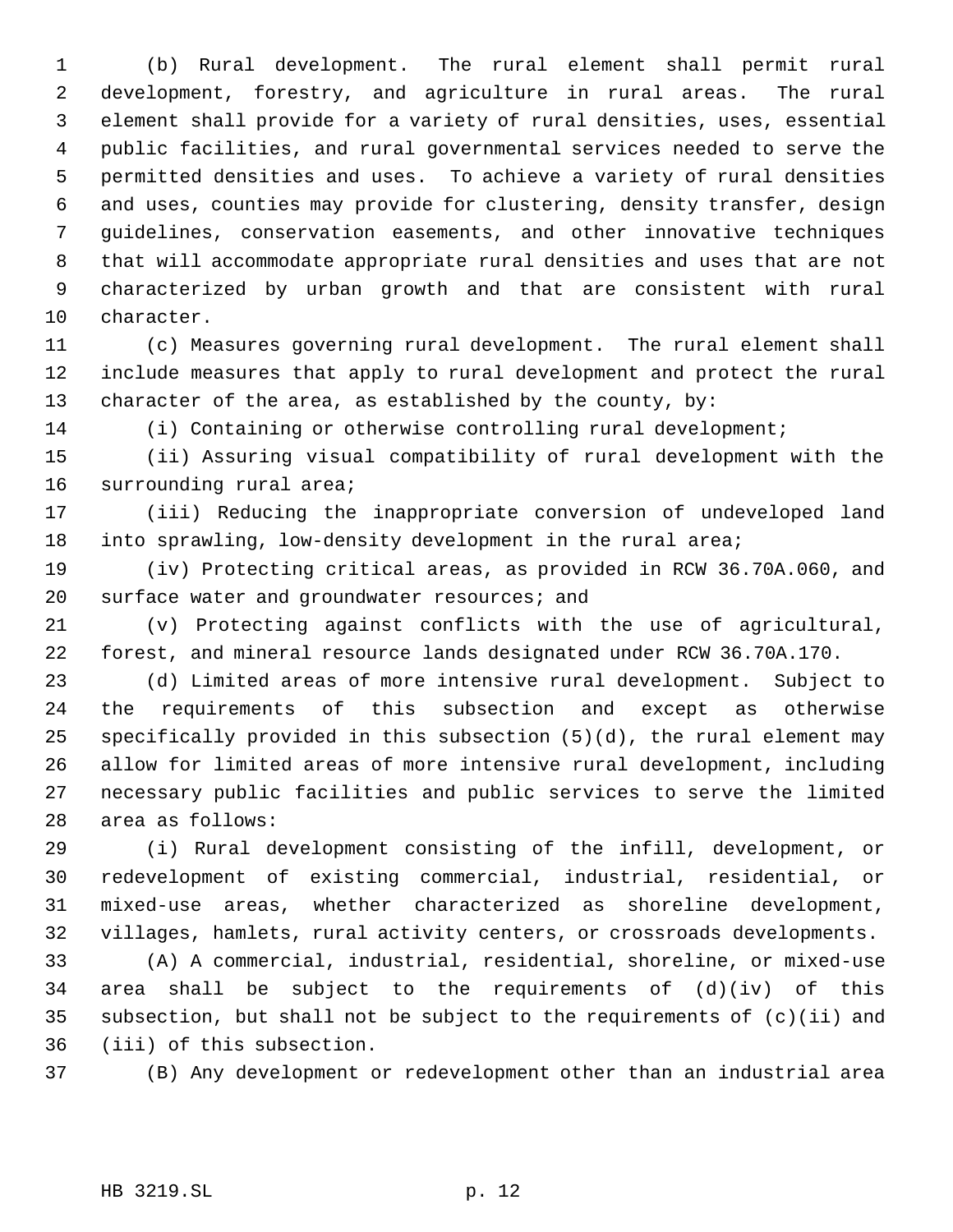or an industrial use within a mixed-use area or an industrial area under this subsection (5)(d)(i) must be principally designed to serve the existing and projected rural population.

 (C) Any development or redevelopment in terms of building size, scale, use, or intensity shall be consistent with the character of the existing areas. Development and redevelopment may include changes in use from vacant land or a previously existing use so long as the new 8 use conforms to the requirements of this subsection (5);

 (ii) The intensification of development on lots containing, or new development of, small-scale recreational or tourist uses, including commercial facilities to serve those recreational or tourist uses, that rely on a rural location and setting, but that do not include new residential development. A small-scale recreation or tourist use is not required to be principally designed to serve the existing and projected rural population. Public services and public facilities shall be limited to those necessary to serve the recreation or tourist use and shall be provided in a manner that does not permit low-density sprawl;

 (iii) The intensification of development on lots containing isolated nonresidential uses or new development of isolated cottage industries and isolated small-scale businesses that are not principally designed to serve the existing and projected rural population and nonresidential uses, but do provide job opportunities for rural residents. Rural counties may allow the expansion of small-scale businesses as long as those small-scale businesses conform with the rural character of the area as defined by the local government 27 according to RCW 36.70A.030( $(\frac{14}{1})$ )  $(15)$ . Rural counties may also allow new small-scale businesses to utilize a site previously occupied by an existing business as long as the new small-scale business conforms to the rural character of the area as defined by the local 31 government according to RCW 36.70A.030( $(\frac{14}{11})$ )  $(15)$ . Public services and public facilities shall be limited to those necessary to serve the isolated nonresidential use and shall be provided in a manner that does not permit low-density sprawl;

 (iv) A county shall adopt measures to minimize and contain the existing areas or uses of more intensive rural development, as appropriate, authorized under this subsection. Lands included in such existing areas or uses shall not extend beyond the logical outer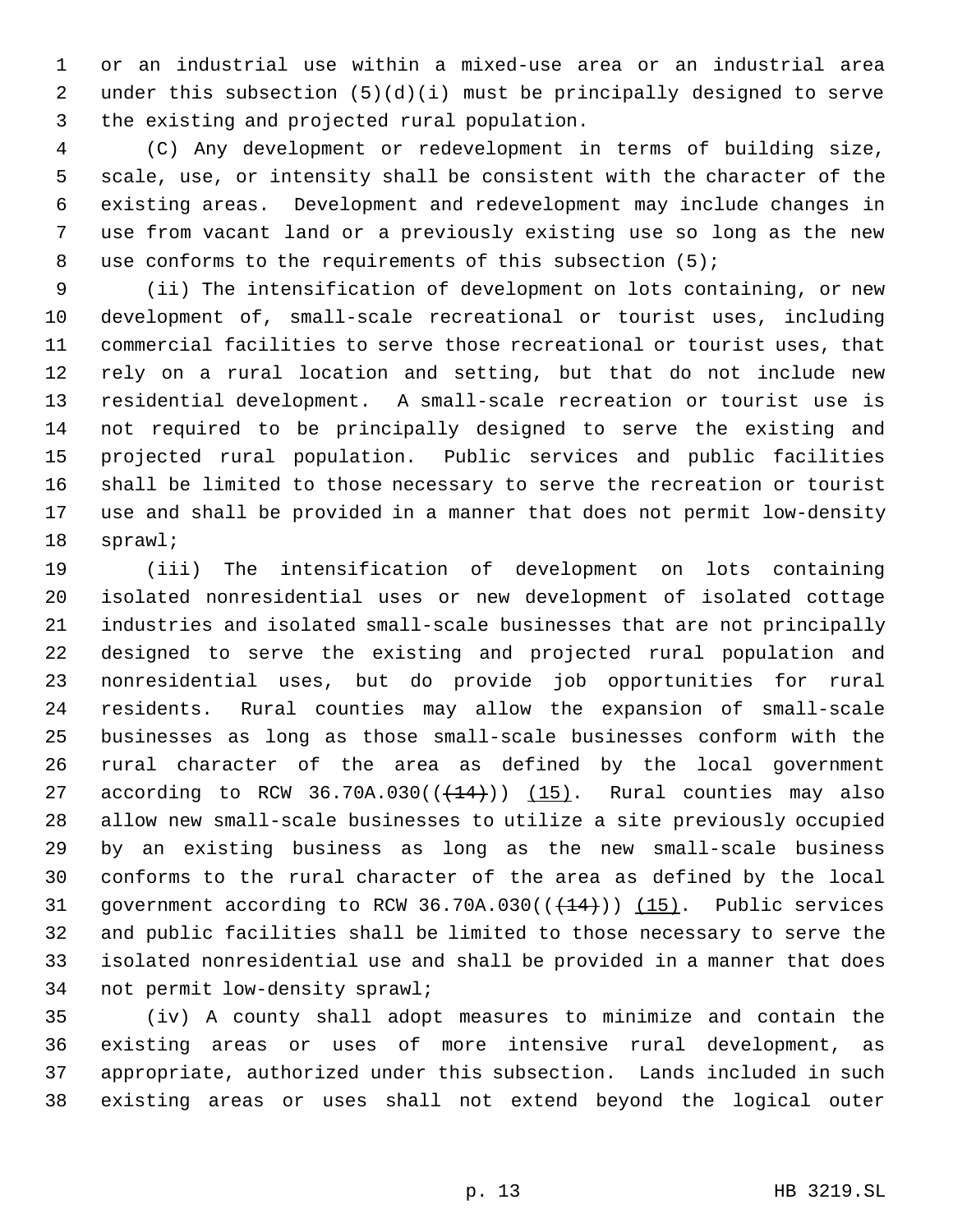boundary of the existing area or use, thereby allowing a new pattern of low-density sprawl. Existing areas are those that are clearly identifiable and contained and where there is a logical boundary delineated predominately by the built environment, but that may also include undeveloped lands if limited as provided in this subsection. The county shall establish the logical outer boundary of an area of more intensive rural development. In establishing the logical outer boundary, the county shall address (A) the need to preserve the character of existing natural neighborhoods and communities, (B) 10 physical boundaries, such as bodies of water, streets and highways, and land forms and contours, (C) the prevention of abnormally irregular boundaries, and (D) the ability to provide public facilities and public services in a manner that does not permit low-density sprawl;

 (v) For purposes of (d) of this subsection, an existing area or existing use is one that was in existence:

 (A) On July 1, 1990, in a county that was initially required to plan under all of the provisions of this chapter;

 (B) On the date the county adopted a resolution under RCW 36.70A.040(2), in a county that is planning under all of the provisions of this chapter under RCW 36.70A.040(2); or

 (C) On the date the office of financial management certifies the county's population as provided in RCW 36.70A.040(5), in a county that is planning under all of the provisions of this chapter pursuant to RCW 36.70A.040(5).

 (e) Exception. This subsection shall not be interpreted to permit in the rural area a major industrial development or a master planned resort unless otherwise specifically permitted under RCW 36.70A.360 and 36.70A.365.

 (6) A transportation element that implements, and is consistent with, the land use element.

 (a) The transportation element shall include the following subelements:

(i) Land use assumptions used in estimating travel;

 (ii) Estimated traffic impacts to state-owned transportation facilities resulting from land use assumptions to assist the department of transportation in monitoring the performance of state facilities, to plan improvements for the facilities, and to assess the impact of land-use decisions on state-owned transportation facilities;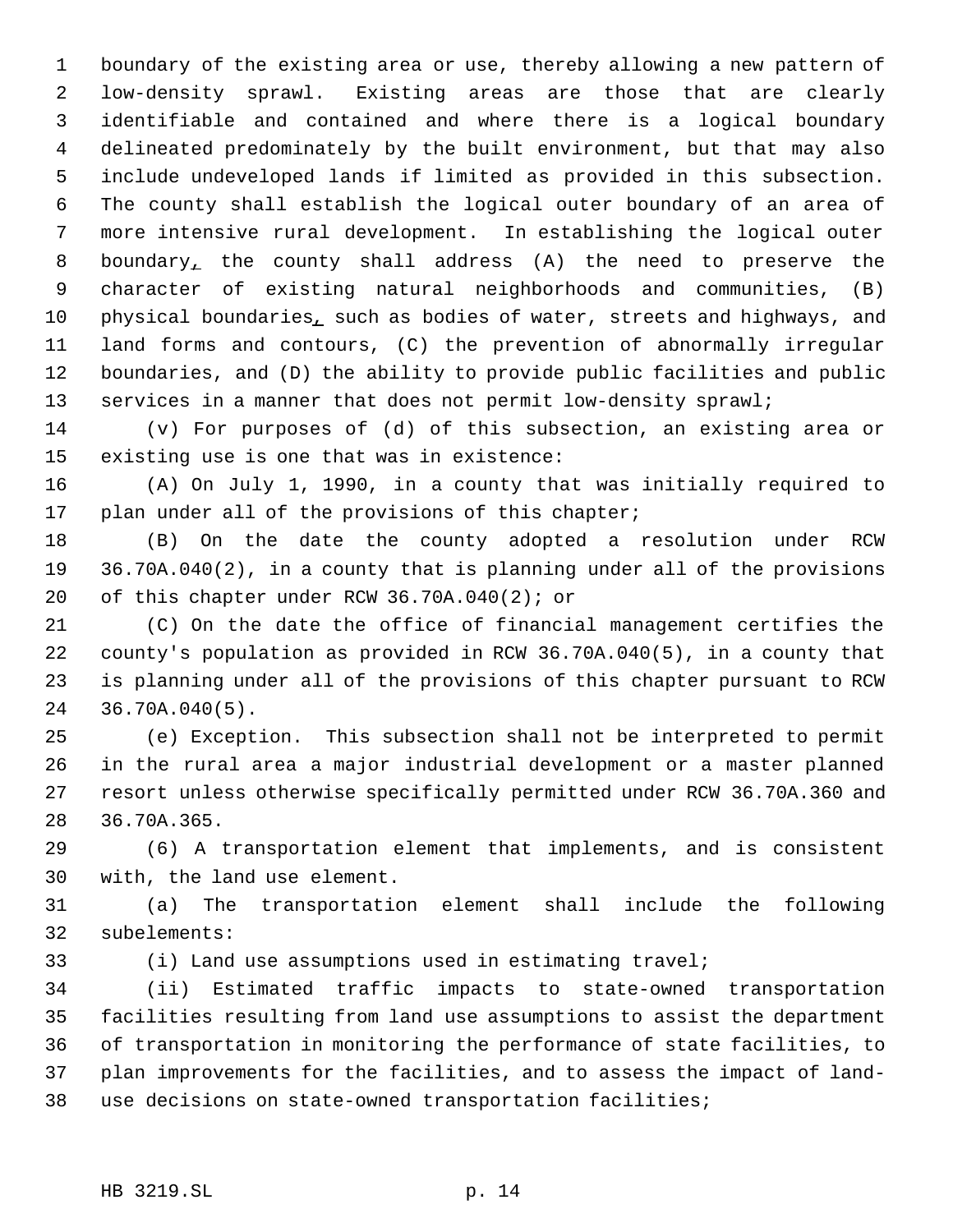(iii) Facilities and services needs, including:

 (A) An inventory of air, water, and ground transportation facilities and services, including transit alignments and general aviation airport facilities, to define existing capital facilities and travel levels as a basis for future planning. This inventory must include state-owned transportation facilities within the city or county's jurisdictional boundaries;

 (B) Level of service standards for all locally owned arterials and transit routes to serve as a gauge to judge performance of the system. These standards should be regionally coordinated;

 (C) For state-owned transportation facilities, level of service standards for highways, as prescribed in chapters 47.06 and 47.80 RCW, to gauge the performance of the system. The purposes of reflecting level of service standards for state highways in the local comprehensive plan are to monitor the performance of the system, to evaluate improvement strategies, and to facilitate coordination between the county's or city's six-year street, road, or transit program and 18 the ((department-of-transportation's-six-year)) office of financial 19 management's ten-year investment program. The concurrency requirements of (b) of this subsection do not apply to transportation facilities and services of statewide significance except for counties consisting of islands whose only connection to the mainland are state highways or ferry routes. In these island counties, state highways and ferry route capacity must be a factor in meeting the concurrency requirements in (b) of this subsection;

 (D) Specific actions and requirements for bringing into compliance locally owned transportation facilities or services that are below an established level of service standard;

 (E) Forecasts of traffic for at least ten years based on the adopted land use plan to provide information on the location, timing, and capacity needs of future growth;

 (F) Identification of state and local system needs to meet current and future demands. Identified needs on state-owned transportation facilities must be consistent with the statewide multimodal transportation plan required under chapter 47.06 RCW;

(iv) Finance, including:

 (A) An analysis of funding capability to judge needs against probable funding resources;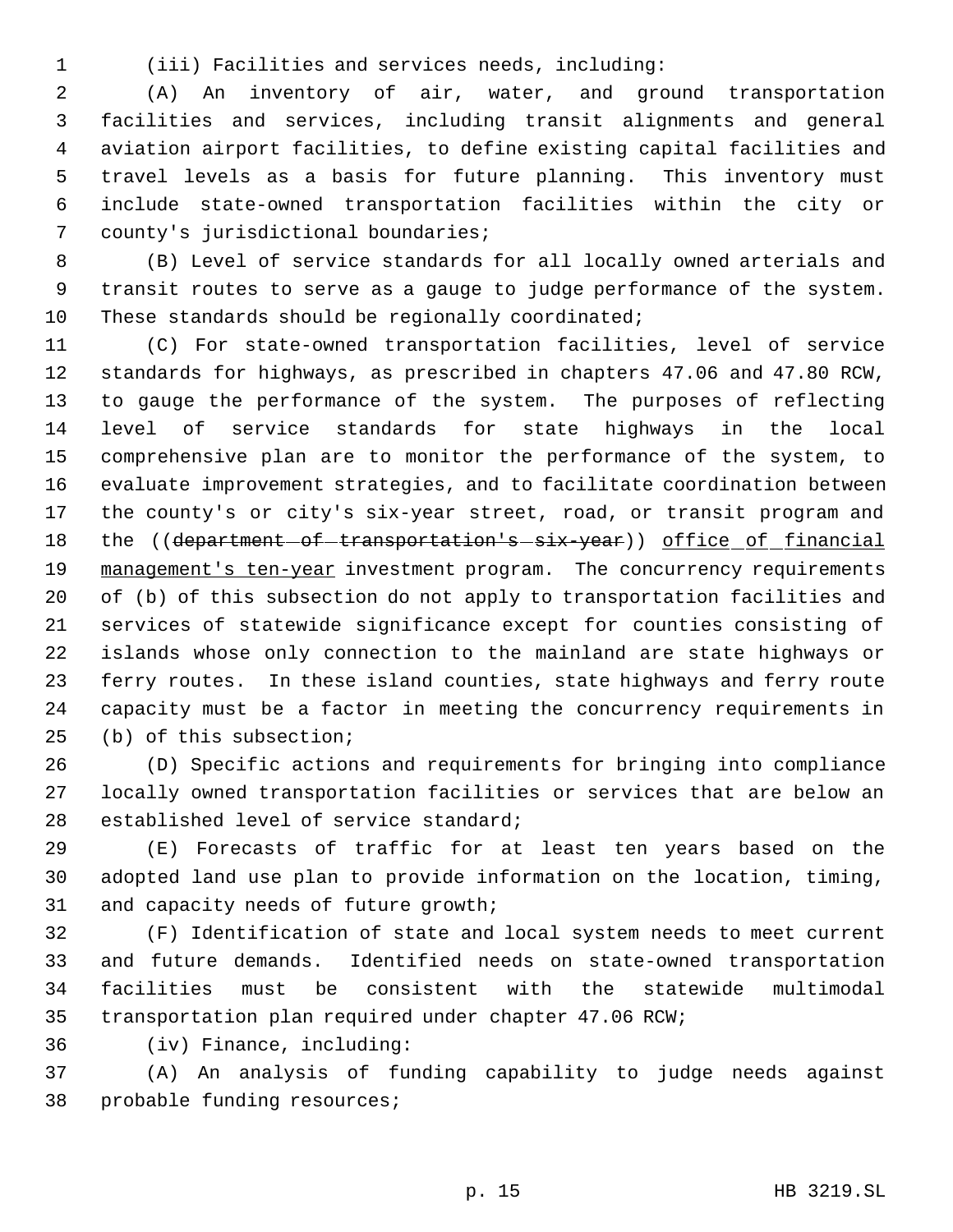(B) A multiyear financing plan based on the needs identified in the comprehensive plan, the appropriate parts of which shall serve as the basis for the six-year street, road, or transit program required by RCW 35.77.010 for cities, RCW 36.81.121 for counties, and RCW 35.58.2795 for public transportation systems. The multiyear financing plan should 6 be coordinated with the ((six-year improvement)) ten-year investment 7 program developed by the ((department-of-transportation)) office of 8 financial management as required by RCW 47.05.030;

 (C) If probable funding falls short of meeting identified needs, a discussion of how additional funding will be raised, or how land use assumptions will be reassessed to ensure that level of service standards will be met;

 (v) Intergovernmental coordination efforts, including an assessment of the impacts of the transportation plan and land use assumptions on the transportation systems of adjacent jurisdictions;

16 (vi) Demand-management strategies;

 (vii) Pedestrian and bicycle component to include collaborative efforts to identify and designate planned improvements for pedestrian and bicycle facilities and corridors that address and encourage enhanced community access and promote healthy lifestyles.

 (b) After adoption of the comprehensive plan by jurisdictions required to plan or who choose to plan under RCW 36.70A.040, local jurisdictions must adopt and enforce ordinances which prohibit development approval if the development causes the level of service on a locally owned transportation facility to decline below the standards adopted in the transportation element of the comprehensive plan, unless transportation improvements or strategies to accommodate the impacts of development are made concurrent with the development. These strategies may include increased public transportation service, ride sharing programs, demand management, and other transportation systems 31 management strategies. For the purposes of this subsection  $(6)_L$ 32 "concurrent with the development" ((shall)) means that improvements or strategies are in place at the time of development, or that a financial commitment is in place to complete the improvements or strategies within six years.

 (c) The transportation element described in this subsection (6), 37 ((and)) the six-year plans required by RCW 35.77.010 for cities, RCW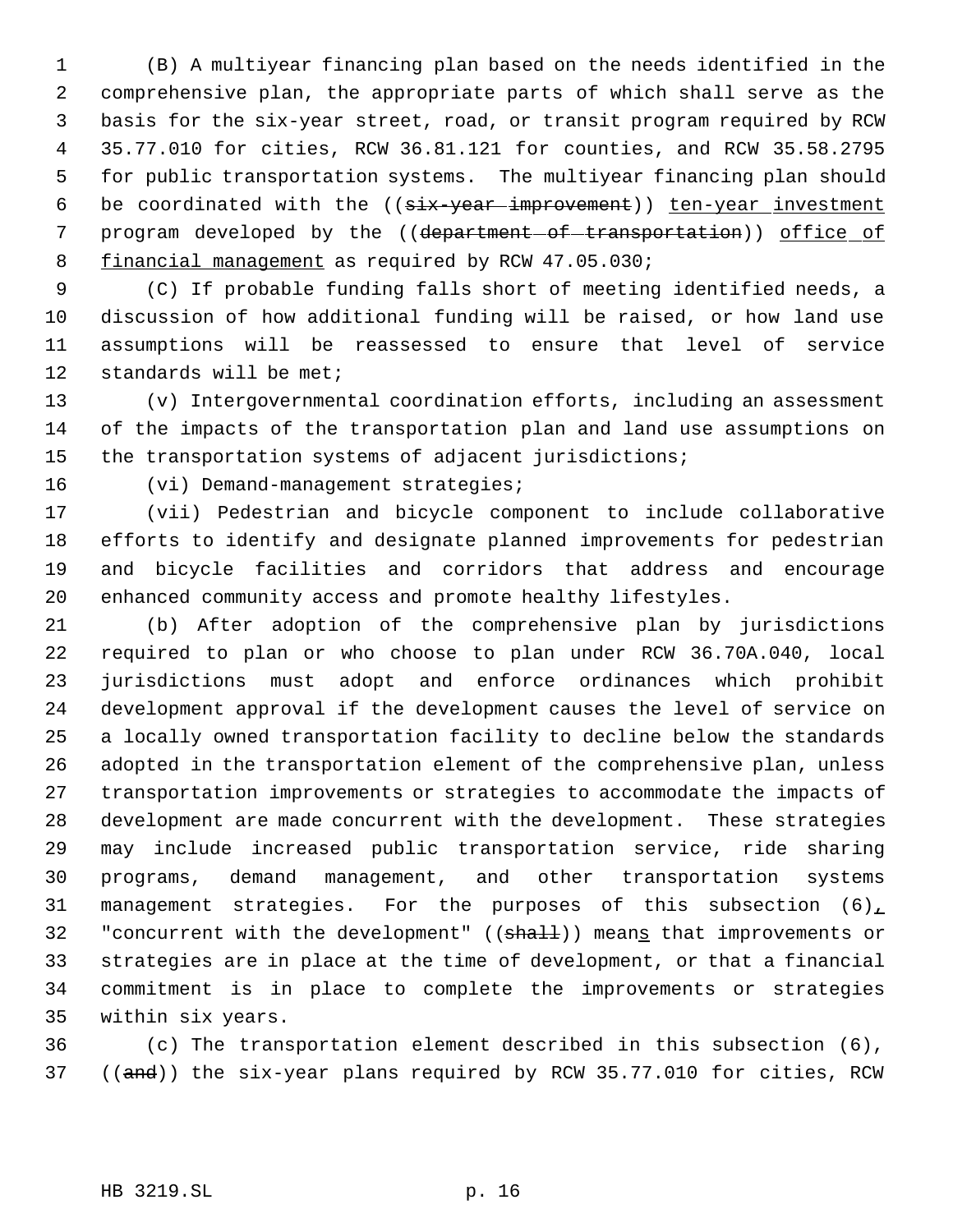36.81.121 for counties, and RCW 35.58.2795 for public transportation 2 systems, and the ten-year investment program required by RCW 47.05.030 for the state, must be consistent.

 (7) An economic development element establishing local goals, policies, objectives, and provisions for economic growth and vitality and a high quality of life. The element shall include: (a) A summary of the local economy such as population, employment, payroll, sectors, businesses, sales, and other information as appropriate; (b) a summary of the strengths and weaknesses of the local economy defined as the commercial and industrial sectors and supporting factors such as land use, transportation, utilities, education, workforce, housing, and natural/cultural resources; and (c) an identification of policies, programs, and projects to foster economic growth and development and to address future needs. A city that has chosen to be a residential community is exempt from the economic development element requirement of this subsection.

 (8) A park and recreation element that implements, and is consistent with, the capital facilities plan element as it relates to park and recreation facilities. The element shall include: (a) Estimates of park and recreation demand for at least a ten-year period; (b) an evaluation of facilities and service needs; and (c) an evaluation of intergovernmental coordination opportunities to provide regional approaches for meeting park and recreational demand.

 (9) It is the intent that new or amended elements required after January 1, 2002, be adopted concurrent with the scheduled update provided in RCW 36.70A.130. Requirements to incorporate any such new or amended elements shall be null and void until funds sufficient to cover applicable local government costs are appropriated and distributed by the state at least two years before local government must update comprehensive plans as required in RCW 36.70A.130.

 **Sec. 7.** RCW 41.45.150 and 2009 c 561 s 5 are each amended to read as follows:

 (1) Beginning July 1, 2009, and ending June 30, 2015, maximum annual contribution rates are established for the portion of the employer contribution rate for the public employees' retirement system and the public safety employees' retirement system that is used for the sole purpose of amortizing that portion of the unfunded actuarial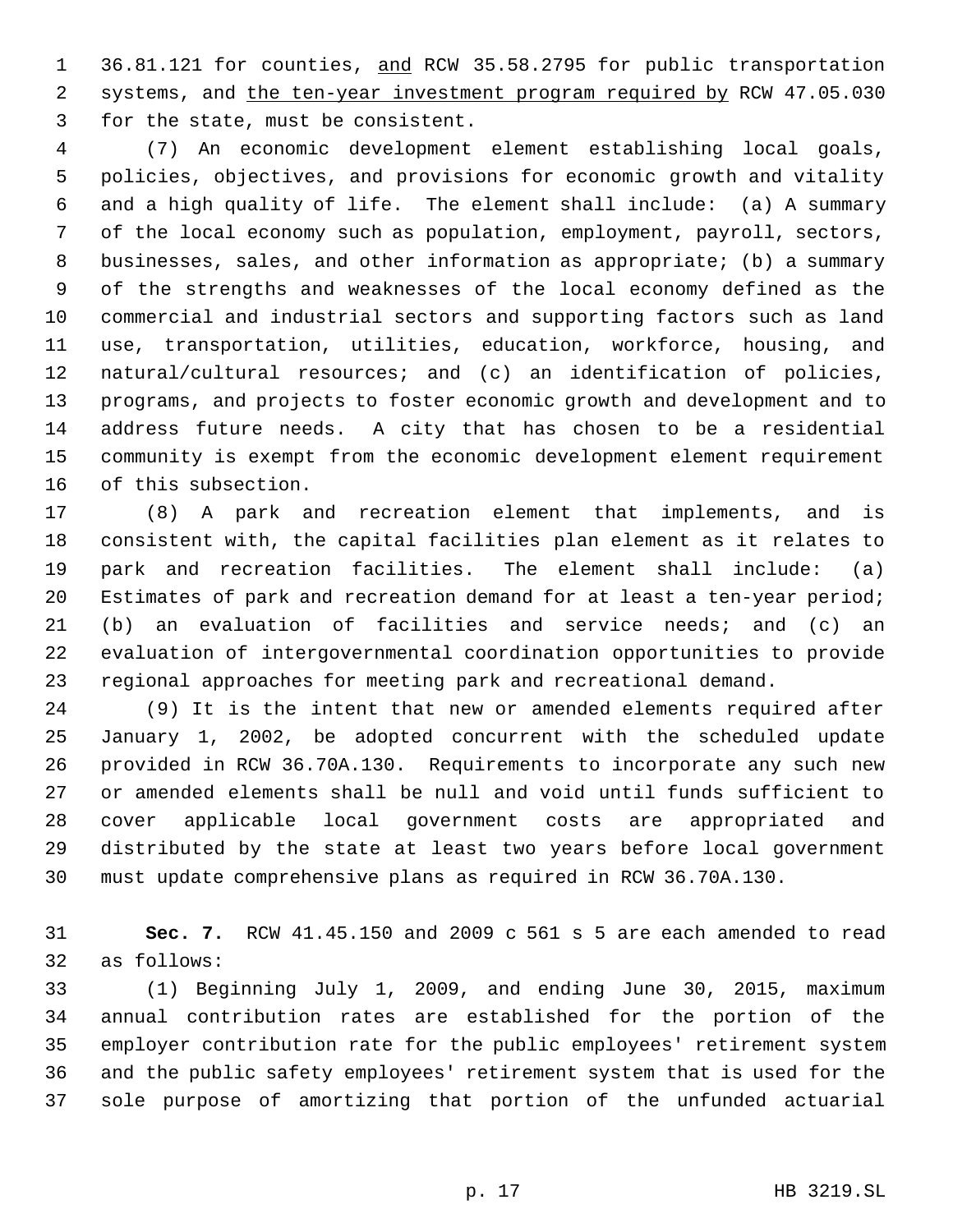accrued liability in the public employees' retirement system plan 1 that excludes any amounts required to amortize plan 1 benefit improvements effective after June 30, 2009. The maximum rates are:

| 4   | Fiscal Year ending: |  |                     |  |                                                       |      |
|-----|---------------------|--|---------------------|--|-------------------------------------------------------|------|
| - 5 | 2010                |  | 2011 2012 2013 2014 |  |                                                       | 2015 |
| - 6 |                     |  |                     |  | $1.25\%$ $1.25\%$ $3.75\%$ $4.50\%$ $5.25\%$ $6.00\%$ |      |

 (2) Beginning September 1, 2009, and ending August 31, 2015, maximum annual contribution rates are established for the portion of the employer contribution rate for the school employees' retirement system that is used for the sole purpose of amortizing that portion of the unfunded actuarial accrued liability in the public employees' retirement system plan 1 that excludes any amounts required to amortize plan 1 benefit improvements effective after June 30, 2009. The maximum rates are:

 Fiscal Year ending: 2010 2011 2012 2013 2014 2015 1.25% 1.25% 3.75% 4.50% 5.25% 6.00%

 (3) Beginning September 1, 2009, and ending August 31, 2015, maximum annual contribution rates are established for the portion of the employer contribution rate for the teachers' retirement system that is used for the sole purpose of amortizing that portion of the unfunded actuarial accrued liability in the teachers' retirement system plan 1 that excludes any amounts required to amortize plan 1 benefit improvements effective after June 30, 2009. The maximum rates are:

| -25  | Fiscal Year ending: |      |      |                               |      |      |
|------|---------------------|------|------|-------------------------------|------|------|
| -26  | 2010                | 2011 | 2012 | 2013                          | 2014 | 2015 |
| - 27 | 2.04%               |      |      | 2.04% 6.50% 7.50% 8.50% 9.50% |      |      |

 (4) Beginning July 1, 2015, a minimum 5.25 percent contribution is established as part of the basic employer contribution rate for the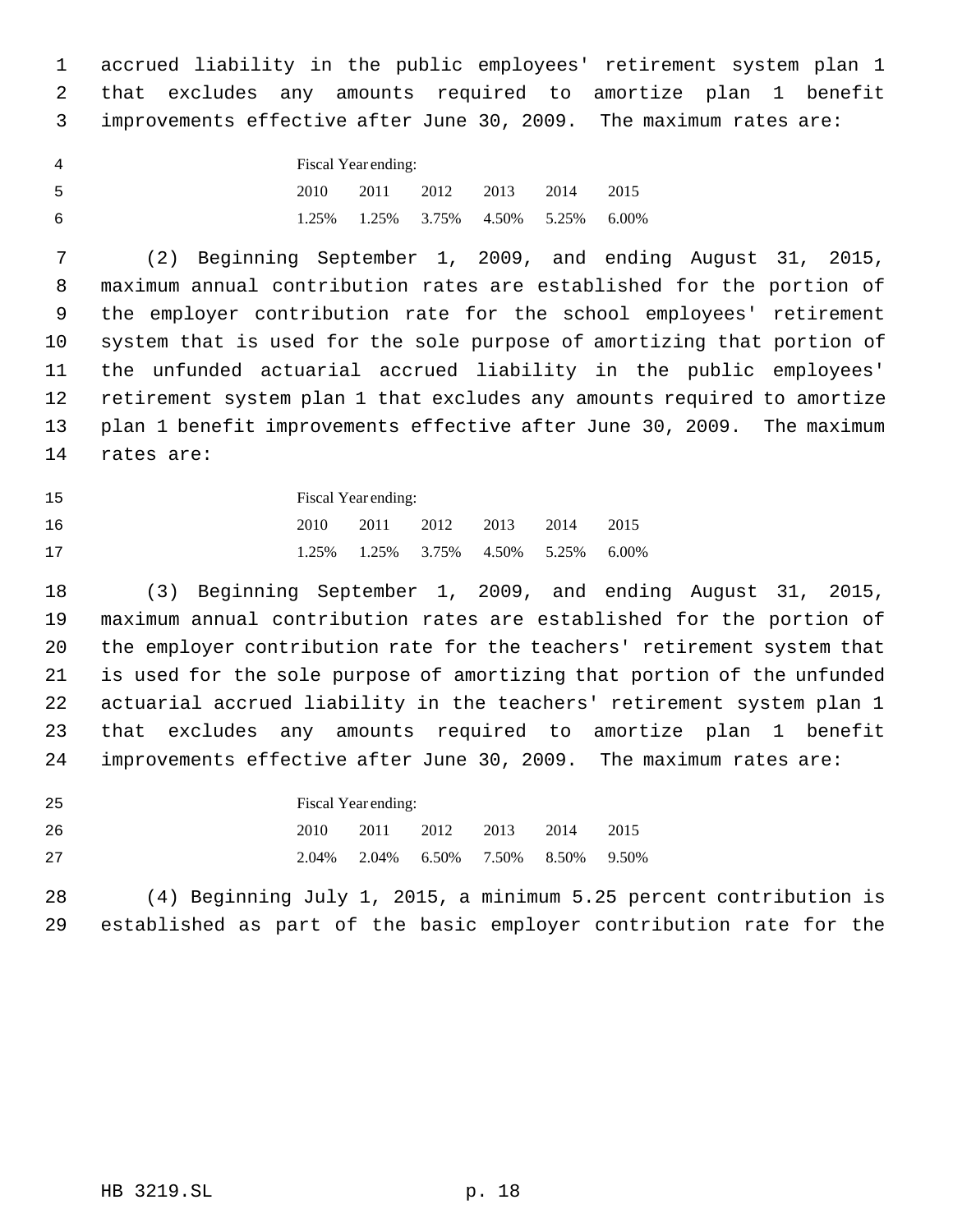public employees' retirement system and the public safety employees' retirement system, to be used for the sole purpose of amortizing that portion of the unfunded actuarial accrued liability in the public employees' retirement system plan 1 that excludes any amounts required to amortize plan 1 benefit improvements effective after June 30, 2009. This minimum contribution rate shall remain effective until the actuarial value of assets in plan 1 of the public employees' retirement 8 system equals one hundred ((twenty-five)) percent of the actuarial accrued liability.

 (5) Beginning September 1, 2015, a minimum 5.25 percent contribution is established as part of the basic employer contribution rate for the school employees' retirement system, to be used for the sole purpose of amortizing that portion of the unfunded actuarial accrued liability in the public employees' retirement system plan 1 that excludes any amounts required to amortize plan 1 benefit improvements effective after June 30, 2009. This minimum contribution rate shall remain effective until the actuarial value of assets in plan 1 of the public employees' retirement system equals one hundred percent of the actuarial accrued liability.

 (6) Beginning September 1, 2015, a minimum 8.00 percent contribution is established as part of the basic employer contribution rate for the teachers' retirement system, to be used for the sole purpose of amortizing that portion of the unfunded actuarial accrued liability in the teachers' retirement system plan 1 that excludes any amounts required to amortize plan 1 benefit improvements effective after June 30, 2009. This minimum contribution rate shall remain effective until the actuarial value of assets in plan 1 of the teachers' retirement system equals one hundred percent of the actuarial accrued liability.

 (7) Upon completion of each biennial actuarial valuation, the state actuary shall review the appropriateness of the minimum contribution rates and recommend to the council any adjustments as may be needed due to material changes in benefits or actuarial assumptions, methods, or experience. Any changes adopted by the council shall be subject to revision by the legislature.

 **Sec. 8.** RCW 67.28.180 and 2007 c 189 s 1 are each amended to read as follows: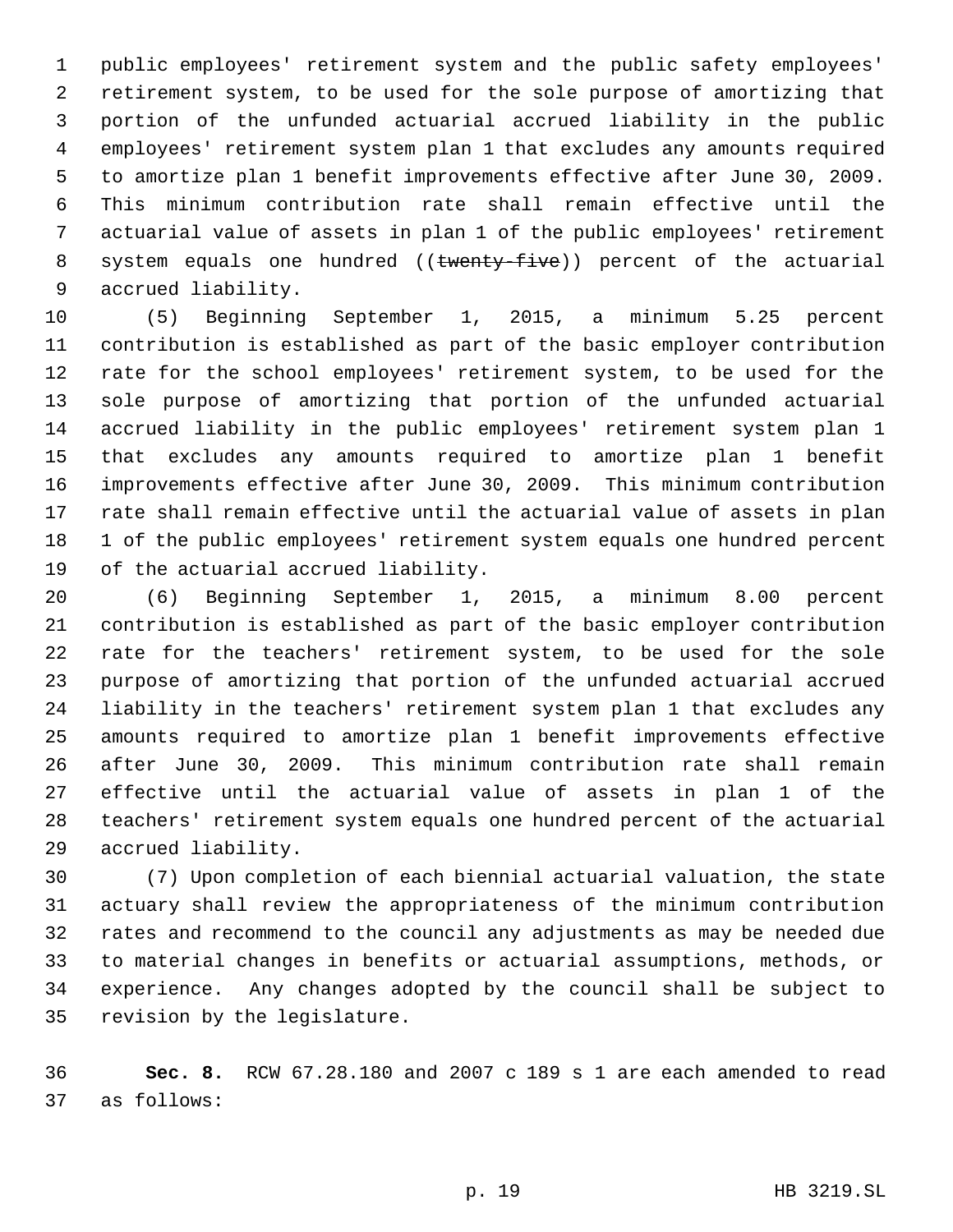(1) Subject to the conditions set forth in subsections (2) and (3) of this section, the legislative body of any county or any city, is authorized to levy and collect a special excise tax of not to exceed two percent on the sale of or charge made for the furnishing of lodging that is subject to tax under chapter 82.08 RCW.

 (2) Any levy authorized by this section shall be subject to the following:

 (a) Any county ordinance or resolution adopted pursuant to this section shall contain, in addition to all other provisions required to conform to this chapter, a provision allowing a credit against the county tax for the full amount of any city tax imposed pursuant to this section upon the same taxable event.

 (b) In the event that any county has levied the tax authorized by this section and has, prior to June 26, 1975, either pledged the tax revenues for payment of principal and interest on city revenue or general obligation bonds authorized and issued pursuant to RCW 67.28.150 through 67.28.160 or has authorized and issued revenue or general obligation bonds pursuant to the provisions of RCW 67.28.150 through 67.28.160, such county shall be exempt from the provisions of (a) of this subsection, to the extent that the tax revenues are pledged for payment of principal and interest on bonds issued at any time pursuant to the provisions of RCW 67.28.150 through 67.28.160: PROVIDED, That so much of such pledged tax revenues, together with any investment earnings thereon, not immediately necessary for actual payment of principal and interest on such bonds may be used: (i) In any county with a population of one million or more, for repayment either of limited tax levy general obligation bonds or of any county fund or account from which a loan was made, the proceeds from the bonds or loan being used to pay for constructing, installing, improving, and equipping stadium capital improvement projects, and to pay for any engineering, planning, financial, legal and professional services incident to the development of such stadium capital improvement projects, regardless of the date the debt for such capital improvement projects was or may be incurred; (ii) in any county with a population of one million or more, for repayment or refinancing of bonded indebtedness incurred prior to January 1, 1997, for any purpose authorized by this section or relating to stadium repairs or rehabilitation, including but not limited to the cost of settling legal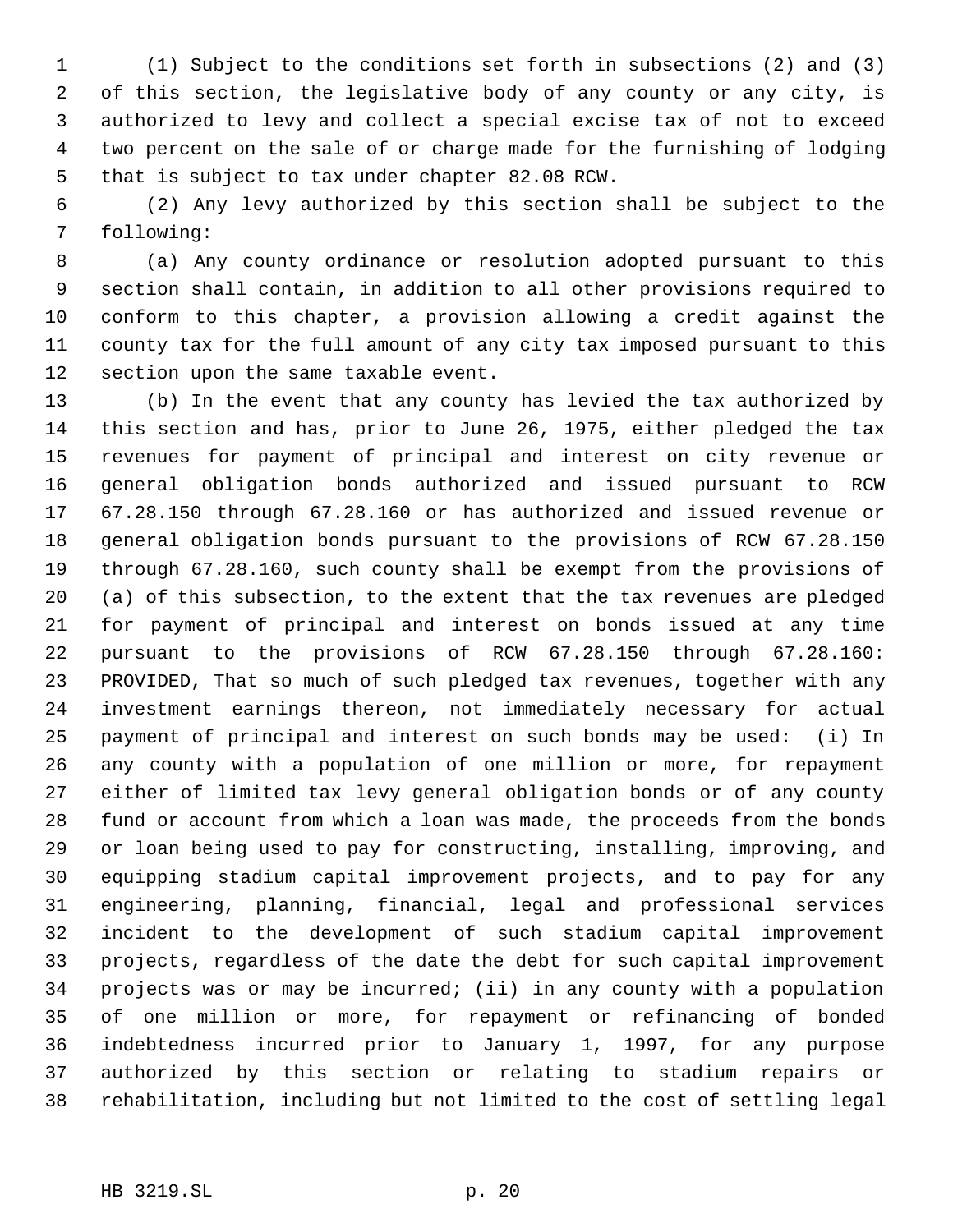claims, reimbursing operating funds, interest payments on short-term loans, and any other purpose for which such debt has been incurred if the county has created a public stadium authority to develop a stadium and exhibition center under RCW 36.102.030; or (iii) in other counties, for county-owned facilities for agricultural promotion until January 1, 2009, and thereafter for any purpose authorized in this chapter.

 A county is exempt under this subsection with respect to city revenue or general obligation bonds issued after April 1, 1991, only if such bonds mature before January 1, 2013. If any county located east of the crest of the Cascade mountains has levied the tax authorized by this section and has, prior to June 26, 1975, pledged the tax revenue for payment of principal and interest on city revenue or general obligation bonds, the county is exempt under this subsection with respect to revenue or general obligation bonds issued after January 1, 2007, only if the bonds mature before January 1, 2021. Such a county may only use funds under this subsection (2)(b) for constructing or improving facilities authorized under this chapter, including county- owned facilities for agricultural promotion, and must perform an annual financial audit of organizations receiving funding on the use of the funds.

 As used in this subsection (2)(b), "capital improvement projects" may include, but not be limited to a stadium restaurant facility, restroom facilities, artificial turf system, seating facilities, parking facilities and scoreboard and information system adjacent to or within a county owned stadium, together with equipment, utilities, 26 accessories and appurtenances necessary thereto. The stadium restaurant authorized by this subsection (2)(b) shall be operated by a private concessionaire under a contract with the county.

 (c)(i) No city within a county exempt under subsection (2)(b) of this section may levy the tax authorized by this section so long as said county is so exempt.

 (ii) If bonds have been issued under RCW 43.99N.020 and any necessary property transfers have been made under RCW 36.102.100, no city within a county with a population of one million or more may levy the tax authorized by this section before January 1, 2021.

 (iii) However, in the event that any city in a county described in (i) or (ii) of this subsection (2)(c) has levied the tax authorized by this section and has, prior to June 26, 1975, authorized and issued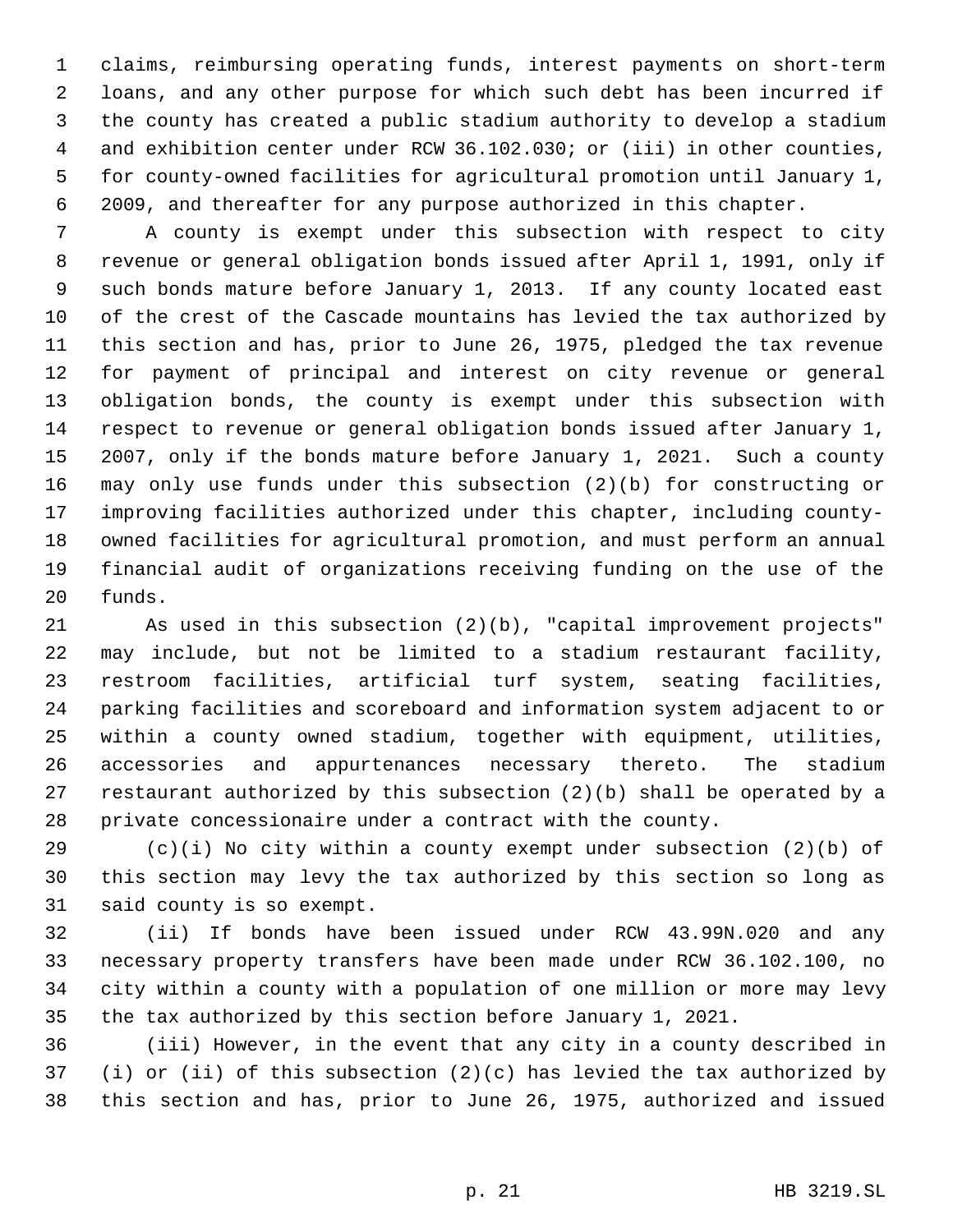revenue or general obligation bonds pursuant to the provisions of RCW 67.28.150 through 67.28.160, such city may levy the tax so long as the tax revenues are pledged for payment of principal and interest on bonds issued at any time pursuant to the provisions of RCW 67.28.150 through 67.28.160.

 (3) Any levy authorized by this section by a county that has levied the tax authorized by this section and has, prior to June 26, 1975, either pledged the tax revenues for payment of principal and interest on city revenue or general obligation bonds authorized and issued pursuant to RCW 67.28.150 through 67.28.160 or has authorized and issued revenue or general obligation bonds pursuant to the provisions of RCW 67.28.150 through 67.28.160 shall be subject to the following:

 (a) Taxes collected under this section in any calendar year before 2013 in excess of five million three hundred thousand dollars shall only be used as follows:

 (i) Seventy-five percent from January 1, 1992, through December 31, 2000, and seventy percent from January 1, 2001, through December 31, 2012, for art museums, cultural museums, heritage museums, the arts, and the performing arts. Moneys spent under this subsection (3)(a)(i) shall be used for the purposes of this subsection (3)(a)(i) in all parts of the county.

 (ii) Twenty-five percent from January 1, 1992, through December 31, 2000, and thirty percent from January 1, 2001, through December 31, 2012, for the following purposes and in a manner reflecting the following order of priority: Stadium purposes as authorized under subsection (2)(b) of this section; acquisition of open space lands; youth sports activities; and tourism promotion. If all or part of the debt on the stadium is refinanced, all revenues under this subsection  $(3)(a)(ii)$  shall be used to retire the debt.

 (b) From January 1, 2013, through December 31, 2015, in a county with a population of one million or more, all revenues under this section shall be used to retire the debt on the stadium, or deposited in the stadium and exhibition center account under RCW 43.99N.060 after the debt on the stadium is retired.

 (c) From January 1, 2016, through December 31, 2020, in a county with a population of one million or more, all revenues under this section shall be deposited in the stadium and exhibition center account under RCW 43.99N.060.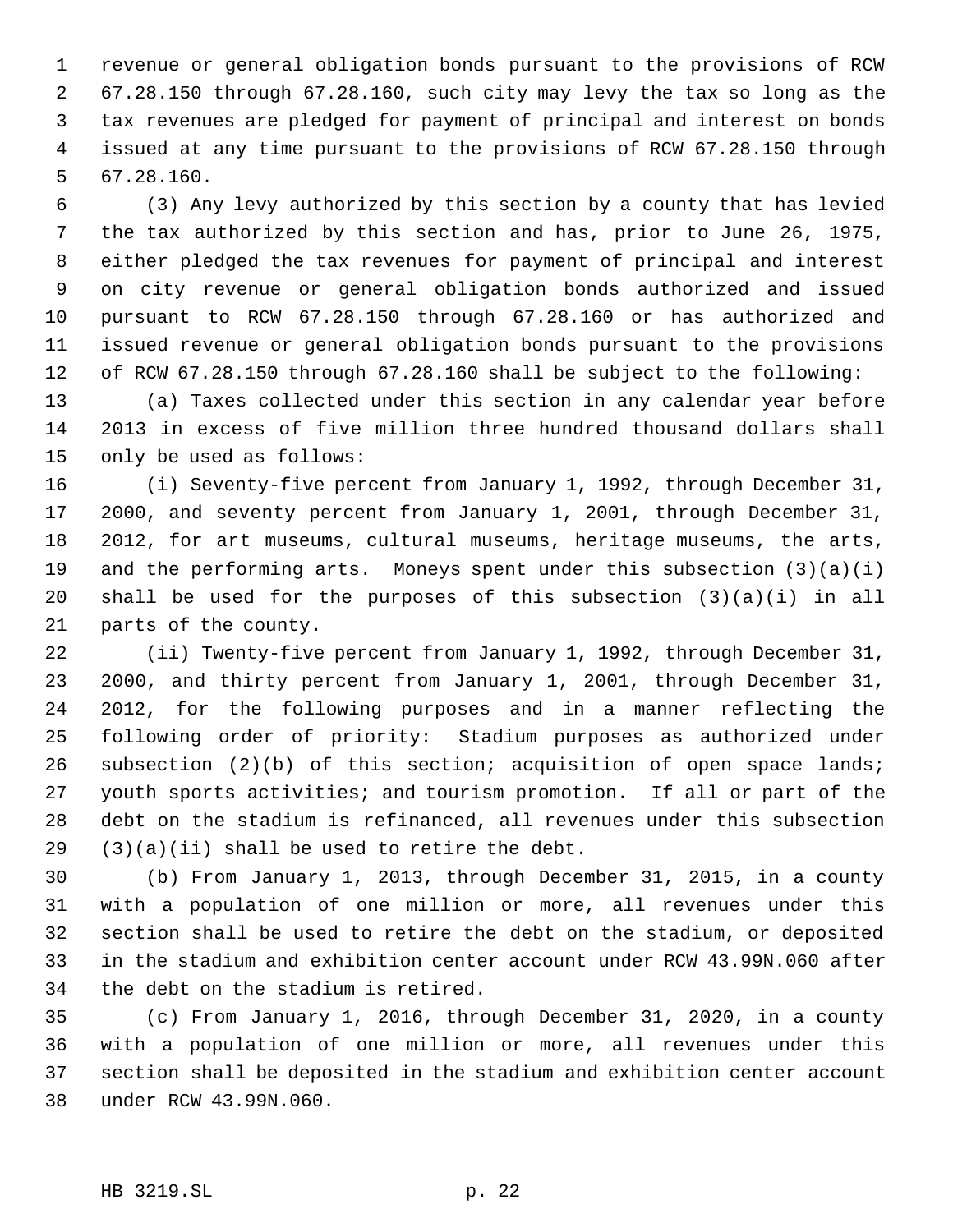(d) At least seventy percent of moneys spent under (a)(i) of this subsection for the period January 1, 1992, through December 31, 2000, shall be used only for the purchase, design, construction, and remodeling of performing arts, visual arts, heritage, and cultural facilities, and for the purchase of fixed assets that will benefit art, heritage, and cultural organizations. For purposes of this subsection, fixed assets are tangible objects such as machinery and other equipment intended to be held or used for ten years or more. Moneys received under this subsection (3)(d) may be used for payment of principal and interest on bonds issued for capital projects. Qualifying organizations receiving moneys under this subsection (3)(d) must be financially stable and have at least the following:

(i) A legally constituted and working board of directors;

(ii) A record of artistic, heritage, or cultural accomplishments;

(iii) Been in existence and operating for at least two years;

 (iv) Demonstrated ability to maintain net current liabilities at less than thirty percent of general operating expenses;

 (v) Demonstrated ability to sustain operational capacity subsequent to completion of projects or purchase of machinery and equipment; and (vi) Evidence that there has been independent financial review of the organization.

 (e) At least forty percent of the revenues distributed pursuant to (a)(i) of this subsection for the period January 1, 2001, through December 31, 2012, shall be deposited in an account and shall be used to establish an endowment. Principal in the account shall remain permanent and irreducible. The earnings from investments of balances 27 in the account may only be used for the purposes of  $(a)(i)$  of this subsection.

 (f) School districts and schools shall not receive revenues distributed pursuant to (a)(i) of this subsection.

 (g) Moneys distributed to art museums, cultural museums, heritage museums, the arts, and the performing arts, and moneys distributed for tourism promotion shall be in addition to and may not be used to replace or supplant any other funding by the legislative body of the county.

 (h) As used in this section, "tourism promotion" includes activities intended to attract visitors for overnight stays, arts, heritage, and cultural events, and recreational, professional, and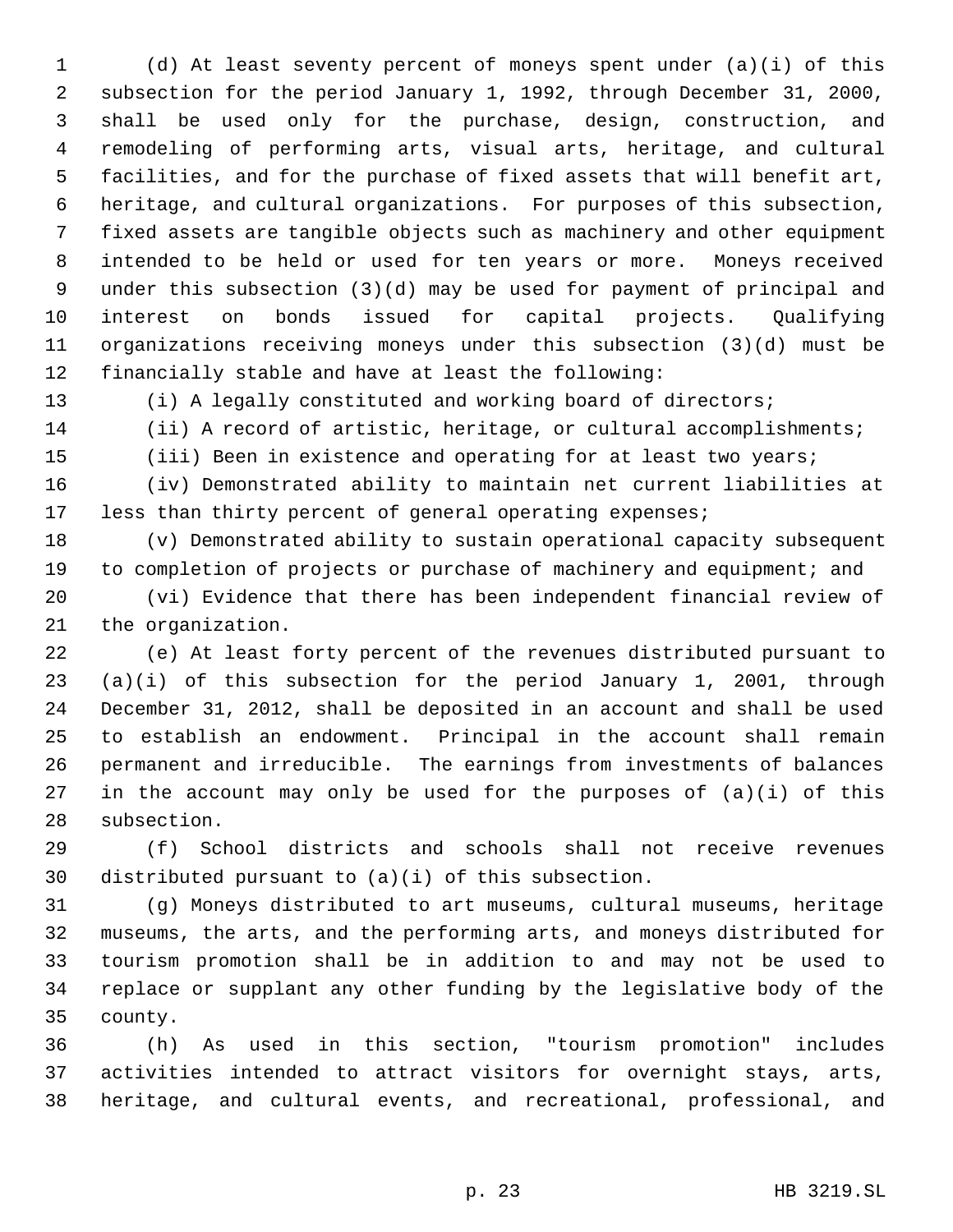amateur sports events. Moneys allocated to tourism promotion in a 2 ((class AA)) county with a population of one million or more shall be allocated to nonprofit organizations formed for the express purpose of tourism promotion in the county. Such organizations shall use moneys 5 from the taxes to promote events in all parts of the ((class-AA)) county.

 (i) No taxes collected under this section may be used for the operation or maintenance of a public stadium that is financed directly or indirectly by bonds to which the tax is pledged. Expenditures for operation or maintenance include all expenditures other than expenditures that directly result in new fixed assets or that directly increase the capacity, life span, or operating economy of existing fixed assets.

 (j) No ad valorem property taxes may be used for debt service on bonds issued for a public stadium that is financed by bonds to which the tax is pledged, unless the taxes collected under this section are or are projected to be insufficient to meet debt service requirements on such bonds.

 (k) If a substantial part of the operation and management of a public stadium that is financed directly or indirectly by bonds to which the tax is pledged is performed by a nonpublic entity or if a public stadium is sold that is financed directly or indirectly by bonds to which the tax is pledged, any bonds to which the tax is pledged shall be retired. This subsection (3)(k) does not apply in respect to a public stadium under chapter 36.102 RCW transferred to, owned by, or constructed by a public facilities district under chapter 36.100 RCW or a stadium and exhibition center.

 (l) The county shall not lease a public stadium that is financed directly or indirectly by bonds to which the tax is pledged to, or authorize the use of the public stadium by, a professional major league sports franchise unless the sports franchise gives the right of first refusal to purchase the sports franchise, upon its sale, to local government. This subsection (3)(l) does not apply to contracts in existence on April 1, 1986.

 If a court of competent jurisdiction declares any provision of this subsection (3) invalid, then that invalid provision shall be null and void and the remainder of this section is not affected.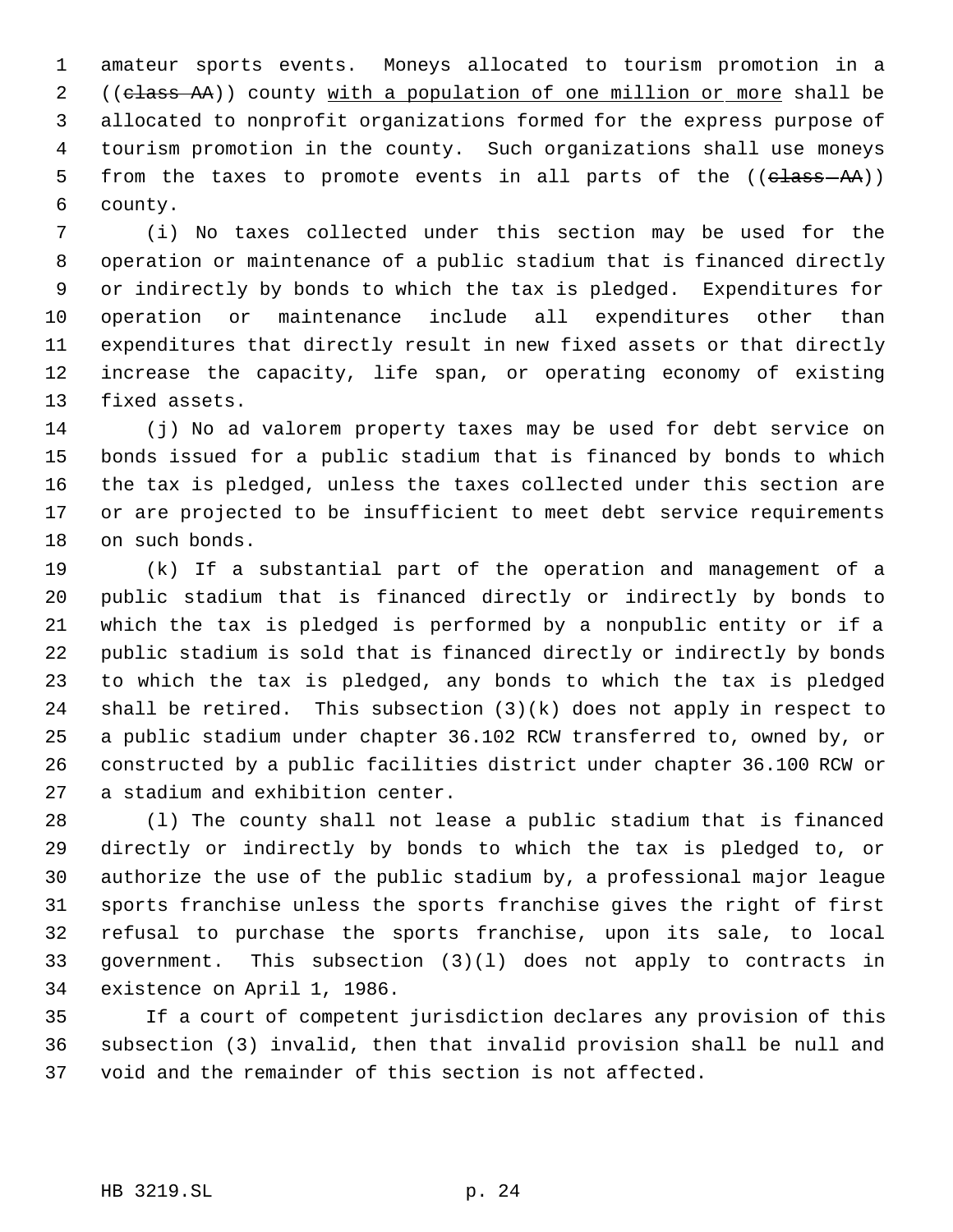**Sec. 9.** RCW 82.45.180 and 2009 c 308 s 5 are each amended to read as follows:

 (1)(a) For taxes collected by the county under this chapter, the county treasurer shall collect a five-dollar fee on all transactions required by this chapter where the transaction does not require the payment of tax. A total of five dollars shall be collected in the form of a tax and fee, where the calculated tax payment is less than five dollars. Through June 30, 2006, the county treasurer shall place one percent of the taxes collected by the county under this chapter and the treasurer's fee in the county current expense fund to defray costs of collection. After June 30, 2006, the county treasurer shall place one and three-tenths percent of the taxes collected by the county under this chapter and the treasurer's fee in the county current expense fund to defray costs of collection. For taxes collected by the county under this chapter before July 1, 2006, the county treasurer shall pay over to the state treasurer and account to the department of revenue for the proceeds at the same time the county treasurer remits funds to the state under RCW 84.56.280. For taxes collected by the county under this chapter after June 30, 2006, on a monthly basis the county treasurer shall pay over to the state treasurer the month's transmittal. The month's transmittal must be received by the state treasurer by 12:00 p.m. on the last working day of each month. The county treasurer shall account to the department for the month's transmittal by the twentieth day of the month following the month in which the month's transmittal was paid over to the state treasurer. The state treasurer shall deposit the proceeds in the general fund.

 (b) For purposes of this subsection, the definitions in this subsection apply.

 (i) "Close of business" means the time when the county treasurer makes his or her daily deposit of proceeds.

 (ii) "Month's transmittal" means all proceeds deposited by the county through the close of business of the day that is two working days before the last working day of the month. This definition of "month's transmittal" shall not be construed as requiring any change in a county's practices regarding the timing of its daily deposits of proceeds.

(iii) "Proceeds" means moneys collected and receipted by the county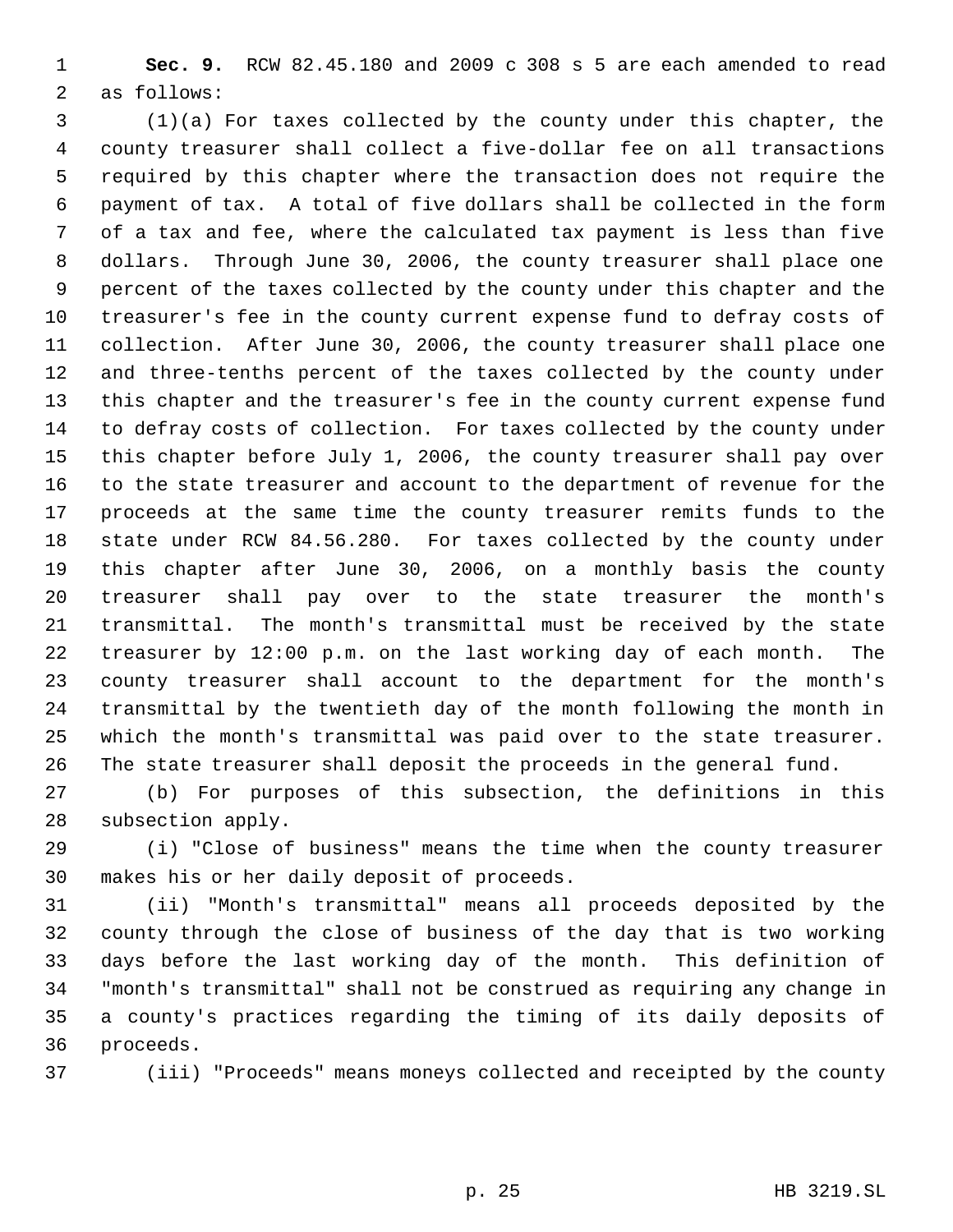from the taxes imposed by this chapter, less the county's share of the proceeds used to defray the county's costs of collection allowable in (a) of this subsection.

 (iv) "Working day" means a calendar day, except Saturdays, Sundays, and all legal holidays as provided in RCW 1.16.050.

 (2) For taxes collected by the department of revenue under this chapter, the department shall remit the tax to the state treasurer who shall deposit the proceeds of any state tax in the general fund. The state treasurer shall deposit the proceeds of any local taxes imposed under chapter 82.46 RCW in the local real estate excise tax account hereby created in the state treasury. Moneys in the local real estate excise tax account may be spent only for distribution to counties, cities, and towns imposing a tax under chapter 82.46 RCW. Except as provided in RCW 43.08.190, all earnings of investments of balances in the local real estate excise tax account shall be credited to the local real estate excise tax account and distributed to the counties, cities, and towns monthly. Monthly the state treasurer shall make distribution from the local real estate excise tax account to the counties, cities, and towns the amount of tax collected on behalf of each taxing authority. The state treasurer shall make the distribution under this subsection without appropriation.

 (3)(a) The real estate excise tax electronic technology account is created in the custody of the state treasurer. An appropriation is not required for expenditures and the account is not subject to allotment procedures under chapter 43.88 RCW.

 (b) Through June 30, 2010, the county treasurer shall collect an additional five-dollar fee on all transactions required by this chapter, regardless of whether the transaction requires the payment of tax. The county treasurer shall remit this fee to the state treasurer at the same time the county treasurer remits funds to the state under subsection (1) of this section. The state treasurer shall place money from this fee in the real estate excise tax electronic technology account. By the twentieth day of the subsequent month, the state treasurer shall distribute to each county treasurer according to the following formula: Three-quarters of the funds available shall be equally distributed among the thirty-nine counties; and the balance shall be ratably distributed among the counties in direct proportion to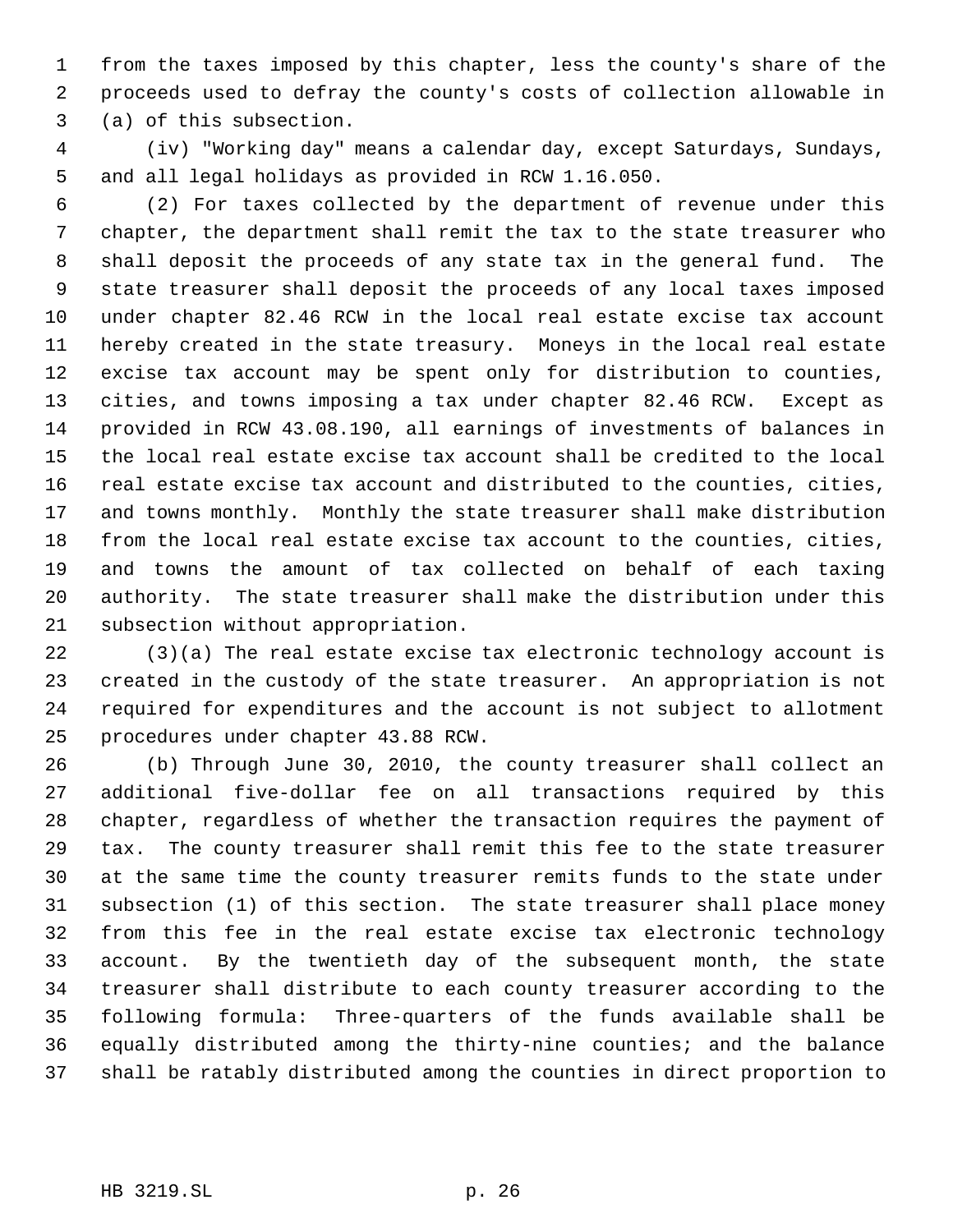their population as it relates to the total state's population based on most recent statistics by the office of financial management.

 (c) When received by the county treasurer, the funds shall be placed in a special real estate excise tax electronic technology fund held by the county treasurer to be used exclusively for the development, implementation, and maintenance of an electronic processing and reporting system for real estate excise tax affidavits. Funds may be expended to make the system compatible with the automated real estate excise tax system developed by the department and compatible with the processes used in the offices of the county assessor and county auditor. Any funds held in the account that are not expended by the earlier of: July 1, 2015, or at such time that the county treasurer is utilizing an electronic processing and reporting system for real estate excise tax affidavits compatible with the department and compatible with the processes used in the offices of the 16 county assessor and county ((assessor [auditor])) auditor, revert to the special real estate and property tax administration assistance 18 account in accordance with subsection  $(5)(c)$  of this section.

 (4) Beginning July 1, 2010, through December 31, 2013, the county treasurer shall continue to collect the additional five-dollar fee in subsection (3) of this section on all transactions required by this chapter, regardless of whether the transaction requires the payment of tax. During this period, the county treasurer shall remit this fee to the state treasurer at the same time the county treasurer remits funds to the state under subsection (1) of this section. The state treasurer shall place money from this fee in the annual property revaluation grant account created in RCW 84.41.170.

 (5)(a) The real estate and property tax administration assistance account is created in the custody of the state treasurer. An appropriation is not required for expenditures and the account is not subject to allotment procedures under chapter 43.88 RCW.

 (b) Beginning January 1, 2014, the county treasurer must continue to collect the additional five-dollar fee in subsection (3) of this section on all transactions required by this chapter, regardless of whether the transaction requires the payment of tax. The county treasurer shall deposit one-half of this fee in the special real estate and property tax administration assistance account in accordance with (c) of this subsection and remit the balance to the state treasurer at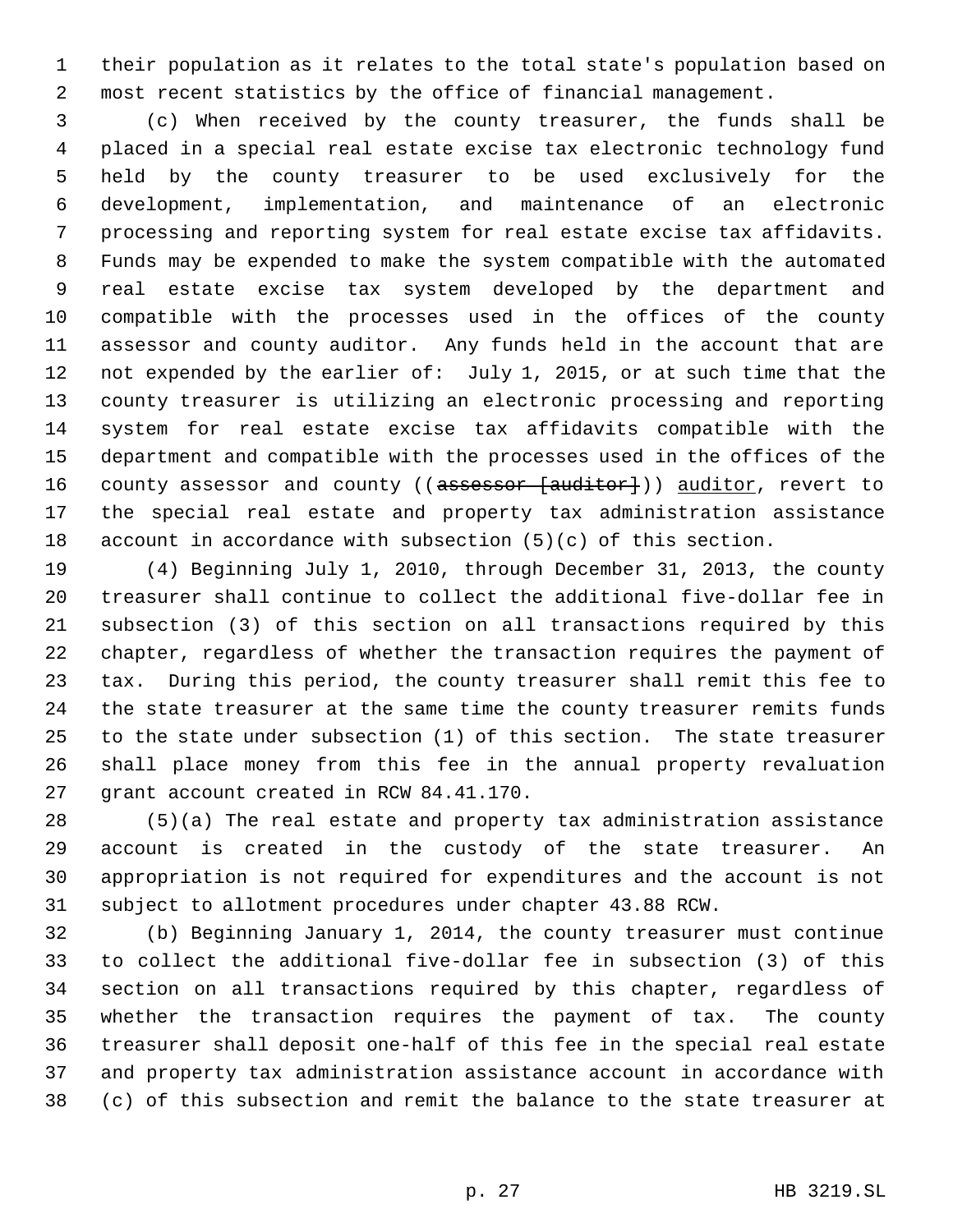the same time the county treasurer remits funds to the state under subsection (1) of this section. The state treasurer must place money from this fee in the real estate and property tax administration assistance account. By the twentieth day of the subsequent month, the state treasurer must distribute the funds to each county treasurer according to the following formula: One-half of the funds available must be equally distributed among the thirty-nine counties; and the balance must be ratably distributed among the counties in direct proportion to their population as it relates to the total state's population based on most recent statistics by the office of financial management.

 (c) When received by the county treasurer, the funds must be placed in a special real estate and property tax administration assistance account held by the county treasurer to be used for:

 (i) Maintenance and operation of an annual revaluation system for property tax valuation; and

 (ii) Maintenance and operation of an electronic processing and reporting system for real estate excise tax affidavits.

 **Sec. 10.** 2010 c 204 s 1105 (uncodified) is amended to read as follows:

21 Sections 101 through 504, 506 through 601, ((and)) 603 through 702, 22 and 801 through 1103 of ((this act)) chapter 204, Laws of 2010 take effect January 1, 2012.

 *\*Sec. 11. 2010 1st sp.s. c 7 s 132 (uncodified) is amended to read as follows:*

*The following acts or parts of acts are each repealed:*

 *(1) RCW 17.21.230 (Pesticide advisory board) and 1994 c 283 s 26, 1989 c 380 s 54, 1988 c 36 s 8, 1974 ex.s. c 20 s 1, 1971 ex.s. c 191 s 8, 1967 c 177 s 14, & 1961 c 249 s 23;*

 *(2) RCW 17.21.240 (Pesticide advisory board--Vacancies) and 1994 c 283 s 27, 1989 c 380 s 55, & 1961 c 249 s 24;*

 *(3) RCW 17.21.250 (Pesticide advisory board--Duties) and 1989 c 380 s 56 & 1961 c 249 s 25;*

 *(4) RCW 17.21.260 (Pesticide advisory board--Officers, meetings) and 1994 c 283 s 28, 1989 c 380 s 57, & 1961 c 249 s 26; and*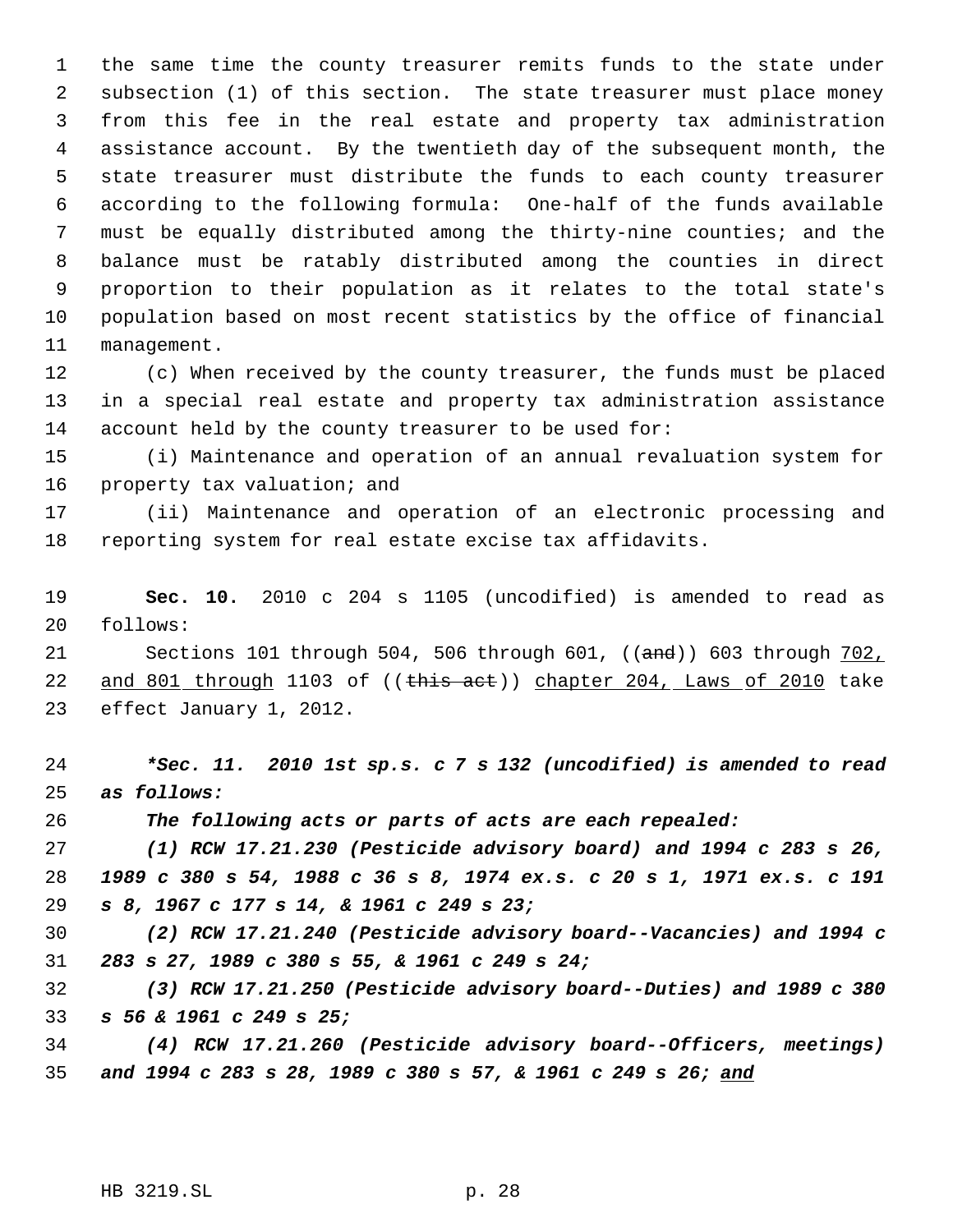*(5) RCW 17.21.270 (Pesticide advisory board--Travel expenses) and 1989 c 380 s 58, 1975-'76 2nd ex.s. c 34 s 24, & 1961 c 249 s 27((; and (6) RCW 70.104.080 (Pesticide panel--Generally) and 1994 c 264 s 41, 1991 c 3 s 363, & 1989 c 380 s 68)). \*Sec. 11 was vetoed. See message at end of chapter.*

# 5 **Sec. 12.** 2010 1st sp.s. c 7 s 150 (uncodified) is amended to read 6 as follows:

7 Sections 1 through 118,  $((1.25))$  120 through 122, and 124 through 8 ( $(\pm 35, \text{ and } -141 \text{ -throwch } 146)$ ) 150 of ( $(\pm \text{his } \text{act})$ ) chapter 7, Laws of 9 2010 1st sp. sess. are necessary for the immediate preservation of the 10 public peace, health, or safety, or support of the state government and 11 its existing public institutions, and take effect June 30, 2010.

12 NEW SECTION. **Sec. 13.** 2010 1st sp.s. c 7 s 151 (uncodified) is 13 hereby repealed.

 NEW SECTION. **Sec. 14.** Sections 11 through 13 of this act are necessary for the immediate preservation of the public peace, health, or safety, or support of the state government and its existing public institutions, and take effect June 30, 2010.

> Passed by the House April 12, 2010. Passed by the Senate April 12, 2010. Approved by the Governor April 23, 2010, with the exception of certain items that were vetoed. Filed in Office of Secretary of State April 23, 2010.

Note: Governor's explanation of partial veto is as follows:

"I am returning herewith, without my approval as to Section 11, House Bill 3219 entitled:

"AN ACT Relating technical corrections to the Revised Code of Washington."

This bill implements several changes recommended by the Statute Law Committee which were not enacted during the regular session. It also updates effective dates for the elimination of boards and commissions and for a campaign law provision.

Section 11 is not a technical change, but reinstates the Pesticide Incident Reporting and Tracking (PIRT) Review Panel which was eliminated in Engrossed Second Substitute House Bill 2617 which I signed on March 29, 2010. Section 11 requires the Department of Health to support the PIRT Review Panel activities, but the operating budget passed by the Legislature does not provide funding for such support. The Department of Health would have to decrease support for pesticide investigation and exposure response activities to fund this panel. In a time of difficult choices, I am vetoing this section so that the Department of Health can focus its limited funding on front line services instead of support to operate the PIRT Review Panel.

For these reasons, I have vetoed Section 11 of House Bill 3219.